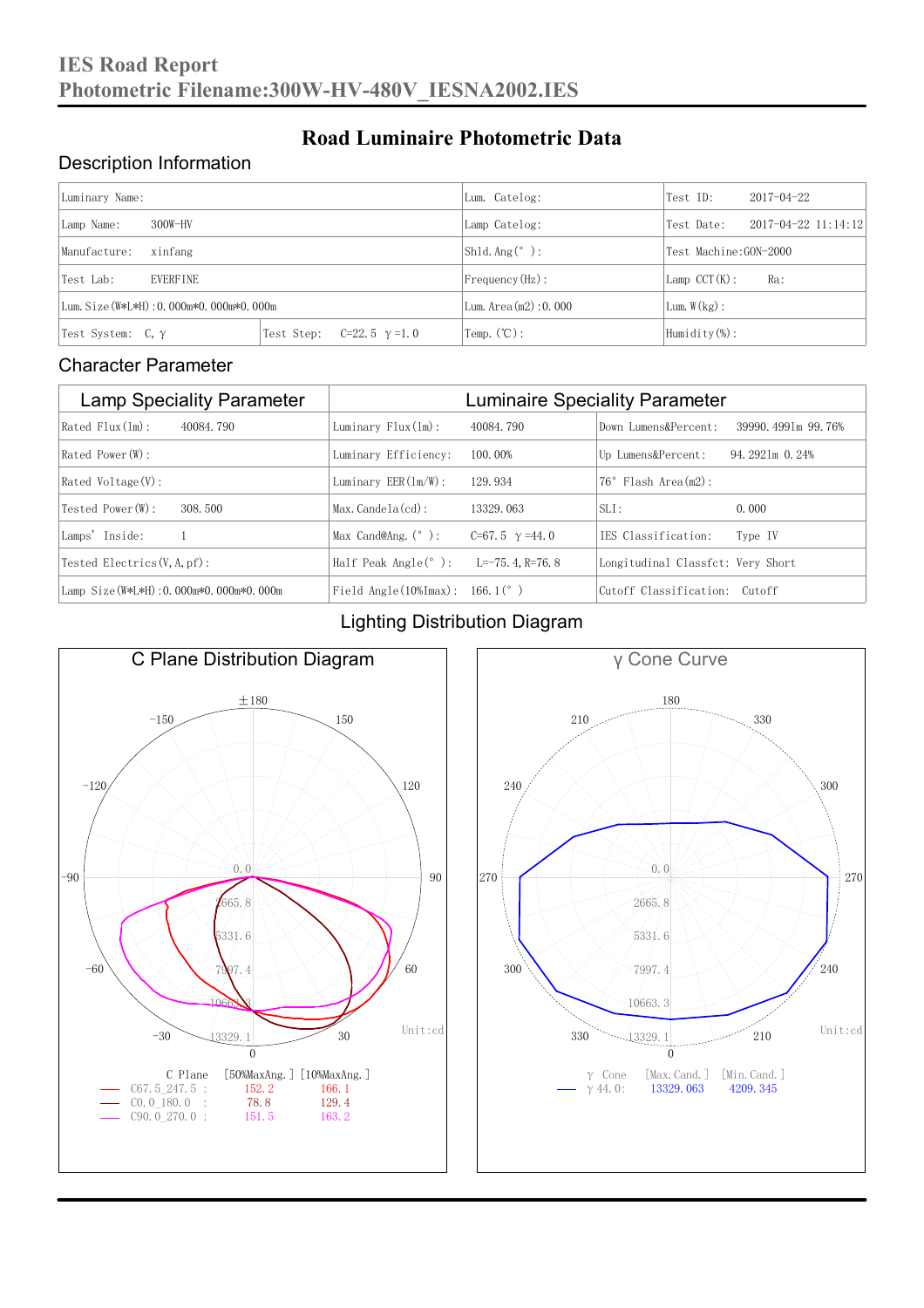### **2D Plane Light Intensity Distribution Curve**

| Lum. Name:           | Lum. Catelog:         |                    | $Test ID: 2017-04-22$          |
|----------------------|-----------------------|--------------------|--------------------------------|
| Lamp Name: 300W-HV   | Lamp Catelog:         | Test Lab: EVERFINE |                                |
| Manufacture: xinfang | Test Machine:GON-2000 |                    | Test Date: 2017-04-22 11:14:12 |

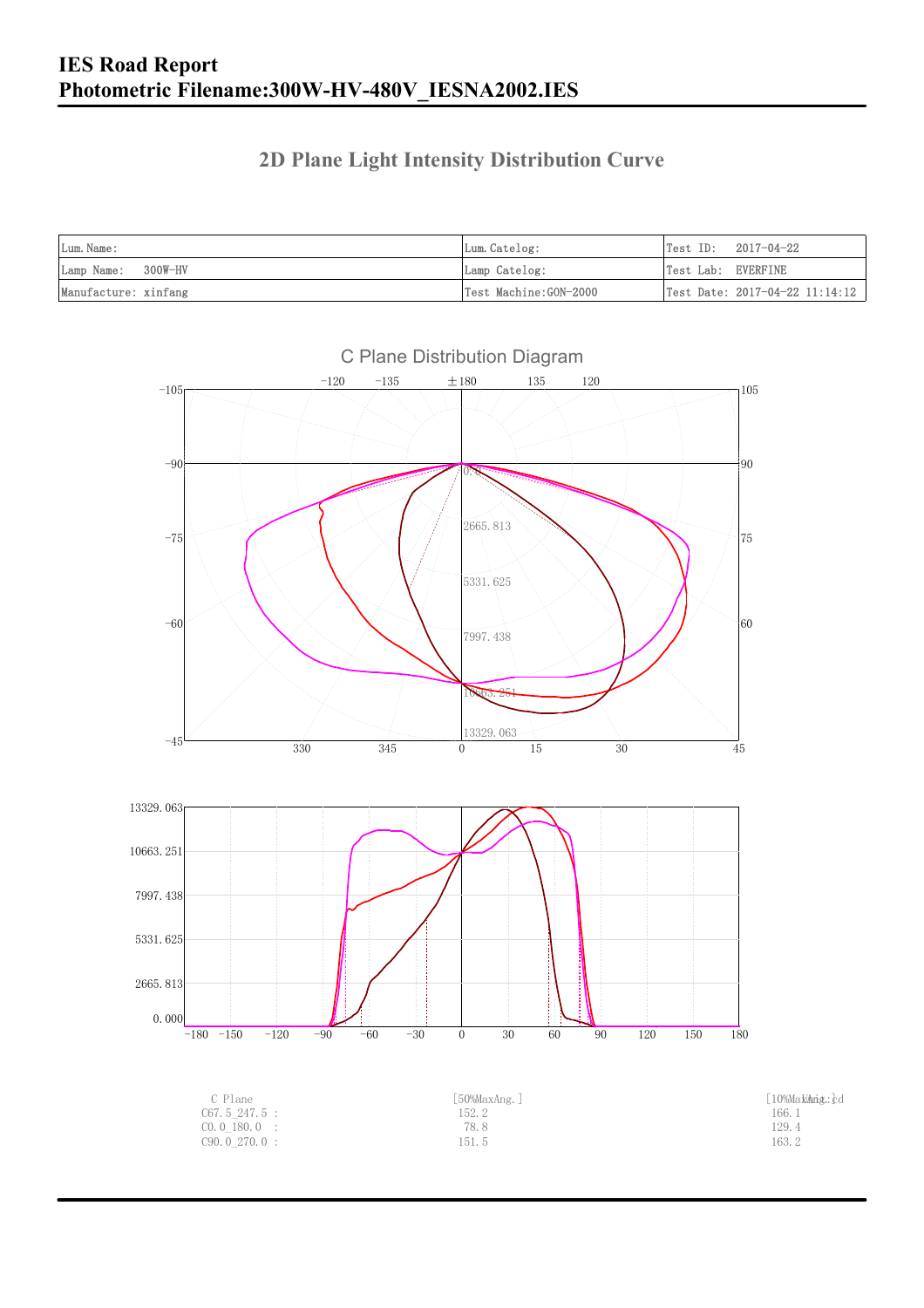### **3D Light Intensity Distribution Modal**

| Lum. Name:           | Lum.Catelog:          |                    | $\textsf{Test ID:} \quad 2017-04-22$ |
|----------------------|-----------------------|--------------------|--------------------------------------|
| Lamp Name: 300W-HV   | Lamp Catelog:         | Test Lab: EVERFINE |                                      |
| Manufacture: xinfang | Test Machine:GON-2000 |                    | Test Date: 2017-04-22 11:14:12       |

#### 3D Light Intensity Distribution Modal

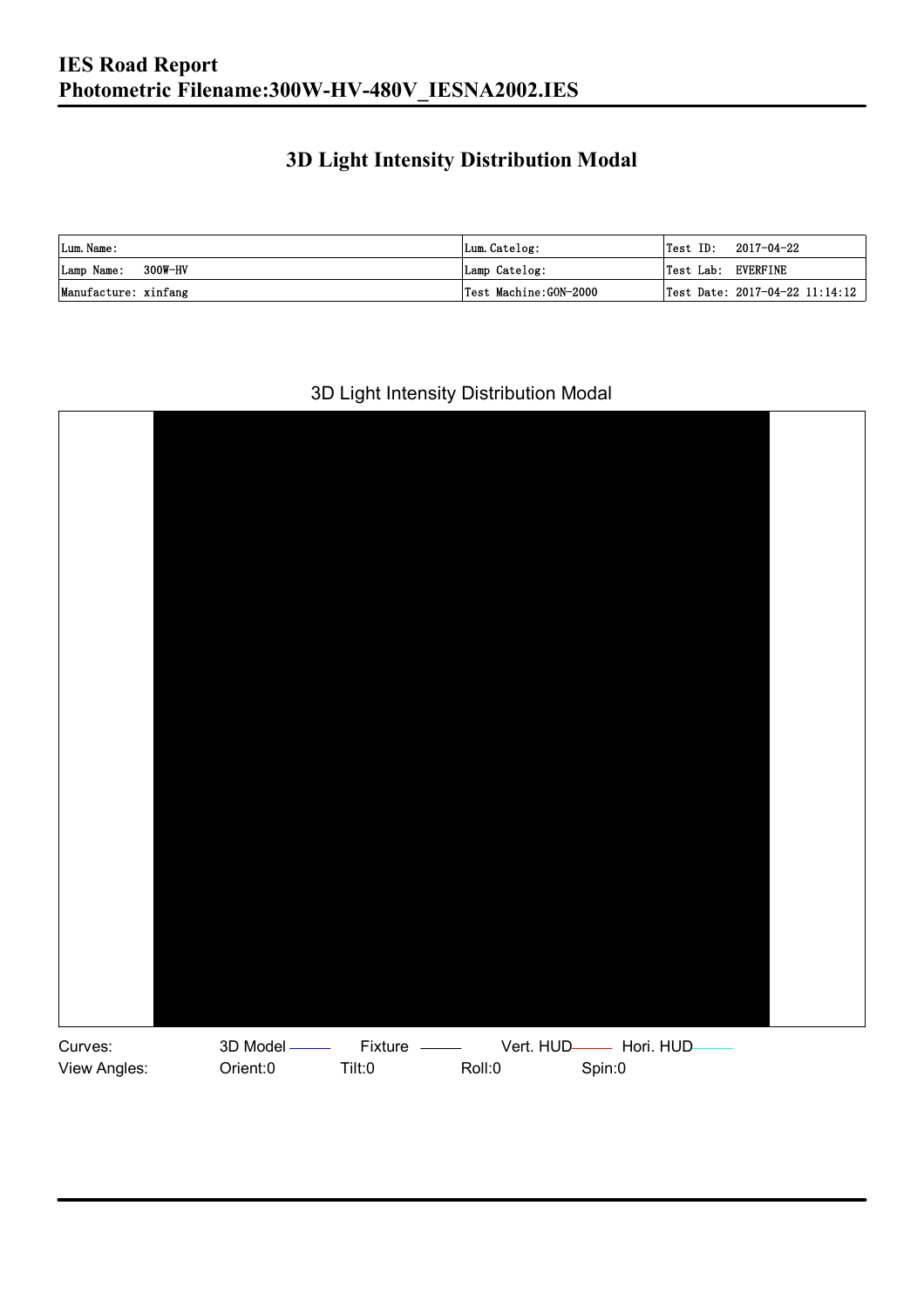#### **IES Road Report Photometric Filename:300W-HV-480V\_IESNA2002.IES**

### **Zonal Flux Tabulation**

| Zone $(\gamma)$ | Zone Flux     | Sums Flux | Zone%Lamp | Sums%Lamp | Zone $(\gamma)$ | Zone Flux     | Sums Flux | Zone%Lamp | Sums%Lamp |
|-----------------|---------------|-----------|-----------|-----------|-----------------|---------------|-----------|-----------|-----------|
|                 | $(\text{lm})$ | (1m)      |           |           |                 | $(\text{lm})$ | (1m)      |           |           |
| $0.0-1.0$       | 10.10         | 10.10     | 0.03      | 0.03      | $45.0 - 46.0$   | 739.23        | 739.23    | 1.84      | 1.84      |
| $1.0 - 2.0$     | 30.28         | 40.37     | 0.08      | 0.10      | 46.0-47.0       | 745.13        | 1484.36   | 1.86      | 3.70      |
| $2.0 - 3.0$     | 50.41         | 90.78     | 0.13      | 0.23      | 47.0-48.0       | 750.23        | 2234.59   | 1.87      | 5.57      |
| $3.0 - 4.0$     | 70.46         | 161.24    | 0.18      | 0.40      | 48.0-49.0       | 754.38        | 2988.97   | 1.88      | 7.46      |
| $4.0 - 5.0$     | 90.42         | 251.66    | 0.23      | 0.63      | 49.0 $-50.0$    | 757.44        | 3746.41   | 1.89      | 9.35      |
| $5.0 - 6.0$     | 110.26        | 361.93    | 0.28      | 0.90      | $50.0 - 51.0$   | 759.37        | 4505.78   | 1.89      | 11.24     |
| $6.0 - 7.0$     | 129.97        | 491.90    | 0.32      | 1.23      | $51.0 - 52.0$   | 760.13        | 5265.91   | 1.90      | 13.14     |
| $7.0 - 8.0$     | 149.54        | 641.44    | 0.37      | 1.60      | $52.0 - 53.0$   | 759.63        | 6025.55   | 1.90      | 15.03     |
| $8.0 - 9.0$     | 168.97        | 810.40    | 0.42      | 2.02      | $53.0 - 54.0$   | 757.77        | 6783.31   | 1.89      | 16.92     |
| $9.0 - 10.0$    | 188.26        | 998.67    | 0.47      | 2.49      | $54.0 - 55.0$   | 754.56        | 7537.87   | 1.88      | 18.80     |
| $10.0 - 11.0$   | 207.42        | 1206.09   | 0.52      | 3.01      | $55.0 - 56.0$   | 749.65        | 8287.53   | 1.87      | 20.67     |
| $11.0 - 12.0$   | 226.42        | 1432.51   | 0.56      | 3.57      | $56.0 - 57.0$   | 742.74        | 9030.27   | 1.85      | 22.53     |
| $12.0 - 13.0$   | 245.29        | 1677.80   | 0.61      | 4.19      | $57.0 - 58.0$   | 733.72        | 9763.99   | 1.83      | 24.36     |
| $13.0 - 14.0$   | 264.06        | 1941.86   | 0.66      | 4.84      | $58.0 - 59.0$   | 722.55        | 10486.54  | 1.80      | 26.16     |
| $14.0 - 15.0$   | 282.75        | 2224.61   | 0.71      | 5.55      | $59.0 - 60.0$   | 709.69        | 11196.23  | 1.77      | 27.93     |
| $15.0 - 16.0$   | 301.37        | 2525.98   | 0.75      | 6.30      | $60.0 - 61.0$   | 695.28        | 11891.52  | 1.73      | 29.67     |
| $16.0 - 17.0$   | 319.94        | 2845.92   | 0.80      | 7.10      | $61.0 - 62.0$   | 679.47        | 12570.99  | 1.70      | 31.36     |
| $17.0 - 18.0$   | 338.45        | 3184.37   | 0.84      | 7.94      | $62.0 - 63.0$   | 662.53        | 13233.52  | 1.65      | 33.01     |
| $18.0 - 19.0$   | 356.91        | 3541.28   | 0.89      | 8.83      | $63.0 - 64.0$   | 644.83        | 13878.35  | 1.61      | 34.62     |
| $19.0 - 20.0$   | 375.36        | 3916.64   | 0.94      | 9.77      | $64.0 - 65.0$   | 626.18        | 14504.52  | 1.56      | 36.18     |
| $20.0 - 21.0$   | 393.76        | 4310.40   | 0.98      | 10.75     | $65.0 - 66.0$   | 606.65        | 15111.17  | 1.51      | 37.70     |
| $21.0 - 22.0$   | 412.09        | 4722.50   | 1.03      | 11.78     | $66.0 - 67.0$   | 588.06        | 15699.24  | 1.47      | 39.17     |
| $22.0 - 23.0$   | 430.31        | 5152.81   | 1.07      | 12.85     | $67.0 - 68.0$   | 570.64        | 16269.88  | 1.42      | 40.59     |
| $23.0 - 24.0$   | 448.35        | 5601.17   | 1.12      | 13.97     | $68.0 - 69.0$   | 552.90        | 16822.78  | 1.38      | 41.97     |
| $24.0 - 25.0$   | 466.23        | 6067.40   | 1.16      | 15.14     | 69.0-70.0       | 534.64        | 17357.42  | 1.33      | 43.30     |
| $25.0 - 26.0$   | 483.87        | 6551.26   | 1.21      | 16.34     | $70.0 - 71.0$   | 515.29        | 17872.71  | 1.29      | 44.59     |
| $26.0 - 27.0$   | 501.16        | 7052.42   | 1.25      | 17.59     | $71.0 - 72.0$   | 494.51        | 18367.22  | 1.23      | 45.82     |
| $27.0 - 28.0$   | 518.20        | 7570.62   | 1.29      | 18.89     | $72.0 - 73.0$   | 470.80        | 18838.02  | 1.17      | 47.00     |
| $28.0 - 29.0$   | 534.99        | 8105.61   | 1.33      | 20.22     | $73.0 - 74.0$   | 442.79        | 19280.81  | 1.10      | 48.10     |
| 29.0-30.0       | 551.37        | 8656.98   | 1.38      | 21.60     | 74.0-75.0       | 409.34        | 19690.15  | $1.02\,$  | 49.12     |
| $30.0 - 31.0$   | 567.38        | 9224.35   | 1.42      | 23.01     | $75.0 - 76.0$   | 368.31        | 20058.46  | 0.92      | 50.04     |
| $31.0 - 32.0$   | 582.98        | 9807.33   | 1.45      | 24.47     | 76.0-77.0       | 321.61        | 20380.07  | 0.80      | 50.84     |
| $32.0 - 33.0$   | 598.04        | 10405.38  | 1.49      | 25.96     | $77.0 - 78.0$   | 273.76        | 20653.83  | 0.68      | 51.53     |
| $33.0 - 34.0$   | 612.62        | 11018.00  | 1.53      | 27.49     | 78.0-79.0       | 225.96        | 20879.79  | 0.56      | 52.09     |
| $34.0 - 35.0$   | 626.70        | 11644.70  | 1.56      | 29.05     | $79.0 - 80.0$   | 176.21        | 21056.00  | 0.44      | 52.53     |
| $35.0 - 36.0$   | 640.24        | 12284.94  | 1.60      | 30.65     | $80.0 - 81.0$   | 131.02        | 21187.02  | 0.33      | 52.86     |
| $36.0 - 37.0$   | 653.19        | 12938.13  | 1.63      | 32.28     | $81.0 - 82.0$   | 96.67         | 21283.69  | 0.24      | 53.10     |
| $37.0 - 38.0$   | 665.41        | 13603.54  | 1.66      | 33.94     | $82.0 - 83.0$   | 69.03         | 21352.72  | 0.17      | 53.27     |
| $38.0 - 39.0$   | 676.85        | 14280.39  | 1.69      | 35.63     | 83.0-84.0       | 44.99         | 21397.71  | 0.11      | 53.38     |
| $39.0 - 40.0$   | 687.64        | 14968.03  | 1.72      | 37.34     | 84.0-85.0       | 25.20         | 21422.91  | 0.06      | 53.44     |
| $40.0 - 41.0$   | 697.90        | 15665.94  | 1.74      | 39.08     | 85.0-86.0       | 11.68         | 21434.59  | 0.03      | 53.47     |
| $41.0 - 42.0$   | 707.60        | 16373.53  | 1.77      | 40.85     | $86.0 - 87.0$   | 4.54          | 21439.13  | 0.01      | 53.48     |
| $42.0 - 43.0$   | 716.61        | 17090.14  | 1.79      | 42.63     | $87.0 - 88.0$   | 1.84          | 21440.97  | 0.00      | 53.49     |
| $43.0 - 44.0$   | 724.88        | 17815.02  | 1.81      | 44.44     | 88.0-89.0       | 1.17          | 21442.14  | 0.00      | 53.49     |
| $44.0 - 45.0$   | 732.47        | 18547.49  | 1.83      | 46.27     | $89.0 - 90.0$   | 0.87          | 21443.01  | 0.00      | 53.49     |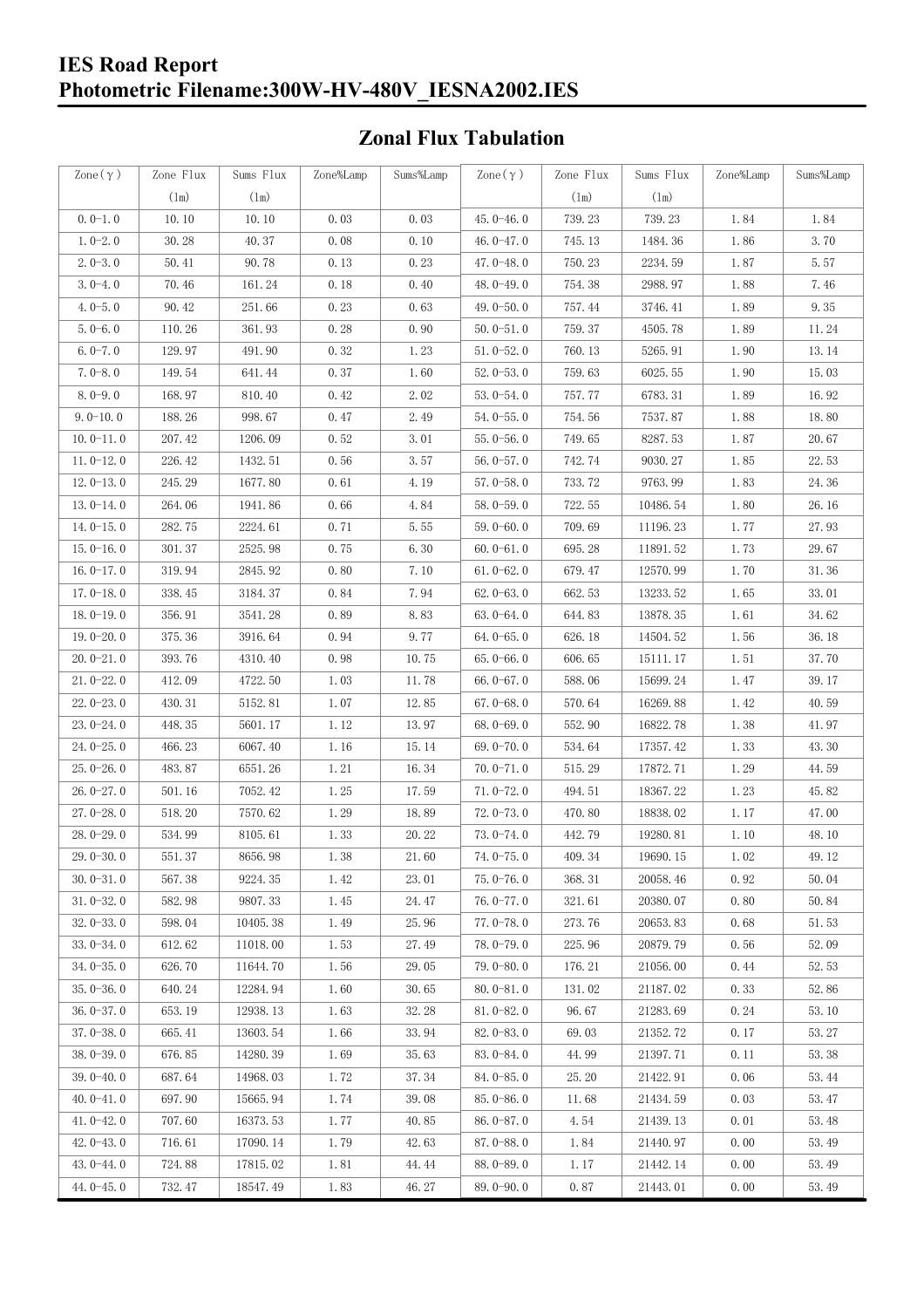### **IES Road Report Photometric Filename:300W-HV-480V\_IESNA2002.IES**

# **Zonal Flux Tabulation - (Cont.)**

| Zone $(\gamma)$ | Zone Flux | Sums Flux | Zone%Lamp | Sums%Lamp | Zone $(\gamma)$ | Zone Flux | Sums Flux | Zone%Lamp | Sums%Lamp |
|-----------------|-----------|-----------|-----------|-----------|-----------------|-----------|-----------|-----------|-----------|
|                 | (1m)      | (1m)      |           |           |                 | (1m)      | (1m)      |           |           |
| $90.0 - 91.0$   | 0.78      | 0.78      | 0.00      | 0.00      | $135.0 - 136.0$ | 1.44      | 1.44      | 0.00      | 0.00      |
| $91.0 - 92.0$   | 0.77      | 1.55      | 0.00      | 0.00      | $136.0 - 137.0$ | 1.41      | 2.85      | 0.00      | 0.01      |
| $92.0 - 93.0$   | 0.77      | 2.33      | 0.00      | 0.01      | 137.0-138.0     | 1.38      | 4.23      | 0.00      | 0.01      |
| 93.0-94.0       | 0.78      | 3.11      | 0.00      | 0.01      | 138.0-139.0     | 1.35      | 5.58      | 0.00      | 0.01      |
| $94.0 - 95.0$   | 0.80      | 3.91      | 0.00      | 0.01      | 139.0-140.0     | 1.32      | 6.89      | 0.00      | 0.02      |
| $95.0 - 96.0$   | 0.82      | 4.73      | 0.00      | 0.01      | $140.0 - 141.0$ | 1.29      | 8.19      | 0.00      | 0.02      |
| $96.0 - 97.0$   | 0.85      | 5.58      | 0.00      | 0.01      | 141.0-142.0     | 1.26      | 9.45      | 0.00      | 0.02      |
| $97.0 - 98.0$   | 0.88      | 6.46      | 0.00      | 0.02      | 142.0-143.0     | 1.22      | 10.68     | 0.00      | 0.03      |
| $98.0 - 99.0$   | 0.92      | 7.38      | 0.00      | 0.02      | $143.0 - 144.0$ | 1.18      | 11.85     | 0.00      | 0.03      |
| $99.0 - 100.0$  | 0.95      | 8.33      | 0.00      | 0.02      | 144.0-145.0     | 1.13      | 12.99     | 0.00      | 0.03      |
| $100.0 - 101.0$ | 0.99      | 9.32      | 0.00      | 0.02      | $145.0 - 146.0$ | 1.12      | 14.10     | 0.00      | 0.04      |
| $101.0 - 102.0$ | 1.04      | 10.35     | 0.00      | 0.03      | $146.0 - 147.0$ | 1.11      | 15.21     | 0.00      | 0.04      |
| $102.0 - 103.0$ | 1.08      | 11.43     | 0.00      | 0.03      | 147.0-148.0     | 1.10      | 16.31     | 0.00      | 0.04      |
| $103.0 - 104.0$ | 1.13      | 12.57     | 0.00      | 0.03      | 148.0-149.0     | 1.09      | 17.40     | 0.00      | 0.04      |
| $104.0 - 105.0$ | 1.19      | 13.76     | 0.00      | 0.03      | 149.0-150.0     | 1.07      | 18.46     | 0.00      | 0.05      |
| $105.0 - 106.0$ | 1.25      | 15.00     | 0.00      | 0.04      | $150.0 - 151.0$ | 1.04      | 19.50     | 0.00      | 0.05      |
| $106.0 - 107.0$ | 1.30      | 16.30     | 0.00      | 0.04      | $151.0 - 152.0$ | 1.00      | 20.50     | 0.00      | 0.05      |
| $107.0 - 108.0$ | 1.35      | 17.65     | 0.00      | 0.04      | $152.0 - 153.0$ | 0.96      | 21.47     | 0.00      | 0.05      |
| $108.0 - 109.0$ | 1.39      | 19.05     | 0.00      | 0.05      | $153.0 - 154.0$ | 0.93      | 22.40     | 0.00      | 0.06      |
| $109.0 - 110.0$ | 1.44      | 20.49     | 0.00      | 0.05      | $154.0 - 155.0$ | 0.89      | 23.29     | 0.00      | 0.06      |
| $110.0 - 111.0$ | 1.48      | 21.97     | 0.00      | 0.05      | $155.0 - 156.0$ | 0.85      | 24.14     | 0.00      | 0.06      |
| $111.0 - 112.0$ | 1.51      | 23.47     | 0.00      | 0.06      | $156.0 - 157.0$ | 0.82      | 24.96     | 0.00      | 0.06      |
| $112.0 - 113.0$ | 1.53      | 25.00     | 0.00      | 0.06      | 157.0-158.0     | 0.78      | 25.74     | 0.00      | 0.06      |
| $113.0 - 114.0$ | 1.54      | 26.54     | 0.00      | 0.07      | $158.0 - 159.0$ | 0.75      | 26.49     | 0.00      | 0.07      |
| $114.0 - 115.0$ | 1.54      | 28.08     | 0.00      | 0.07      | $159.0 - 160.0$ | 0.71      | 27.20     | 0.00      | 0.07      |
| $115.0 - 116.0$ | 1.54      | 29.62     | 0.00      | 0.07      | $160.0 - 161.0$ | 0.68      | 27.88     | 0.00      | 0.07      |
| $116.0 - 117.0$ | 1.53      | 31.15     | 0.00      | 0.08      | $161.0 - 162.0$ | 0.65      | 28.53     | 0.00      | 0.07      |
| $117.0 - 118.0$ | 1.53      | 32.68     | 0.00      | 0.08      | $162.0 - 163.0$ | 0.61      | 29.14     | 0.00      | 0.07      |
| $118.0 - 119.0$ | 1.54      | 34.22     | 0.00      | 0.09      | $163.0 - 164.0$ | 0.58      | 29.72     | 0.00      | 0.07      |
| 119.0-120.0     | 1.57      | 35.79     | 0.00      | 0.09      | $164.0 - 165.0$ | 0.55      | 30.27     | 0.00      | 0.08      |
| $120.0 - 121.0$ | 1.60      | 37.39     | 0.00      | 0.09      | $165.0 - 166.0$ | 0.51      | 30.78     | 0.00      | 0.08      |
| $121.0 - 122.0$ | 1.62      | 39.01     | 0.00      | 0.10      | $166.0 - 167.0$ | 0.49      | 31.27     | 0.00      | 0.08      |
| $122.0 - 123.0$ | 1.63      | 40.64     | 0.00      | 0.10      | $167.0 - 168.0$ | 0.47      | 31.74     | 0.00      | 0.08      |
| $123.0 - 124.0$ | 1.63      | 42.28     | 0.00      | 0.11      | $168.0 - 169.0$ | 0.46      | 32.20     | 0.00      | 0.08      |
| $124.0 - 125.0$ | 1.63      | 43.91     | 0.00      | 0.11      | 169.0-170.0     | 0.44      | 32.64     | 0.00      | 0.08      |
| $125.0 - 126.0$ | 1.63      | 45.54     | 0.00      | 0.11      | $170.0 - 171.0$ | 0.41      | 33.05     | 0.00      | 0.08      |
| $126.0 - 127.0$ | 1.62      | 47.16     | 0.00      | 0.12      | 171.0-172.0     | 0.37      | 33.43     | 0.00      | 0.08      |
| $127.0 - 128.0$ | 1.61      | 48.77     | 0.00      | 0.12      | 172.0-173.0     | 0.33      | 33.76     | 0.00      | 0.08      |
| $128.0 - 129.0$ | 1.59      | 50.36     | 0.00      | 0.13      | 173.0-174.0     | 0.29      | 34.05     | 0.00      | 0.08      |
| $129.0 - 130.0$ | 1.57      | 51.93     | 0.00      | 0.13      | 174.0-175.0     | 0.25      | 34.30     | 0.00      | 0.09      |
| $130.0 - 131.0$ | 1.55      | 53.48     | 0.00      | 0.13      | $175.0 - 176.0$ | 0.20      | 34.50     | 0.00      | 0.09      |
| $131.0 - 132.0$ | 1.52      | 55.00     | 0.00      | 0.14      | 176.0-177.0     | 0.16      | 34.66     | 0.00      | 0.09      |
| $132.0 - 133.0$ | 1.50      | 56.50     | 0.00      | 0.14      | 177.0-178.0     | 0.11      | 34.77     | 0.00      | 0.09      |
| 133.0-134.0     | 1.48      | 57.97     | 0.00      | 0.14      | 178.0-179.0     | 0.07      | 34.84     | 0.00      | 0.09      |
| $134.0 - 135.0$ | 1.46      | 59.43     | 0.00      | 0.15      | 179.0-180.0     | 0.02      | 34.86     | 0.00      | 0.09      |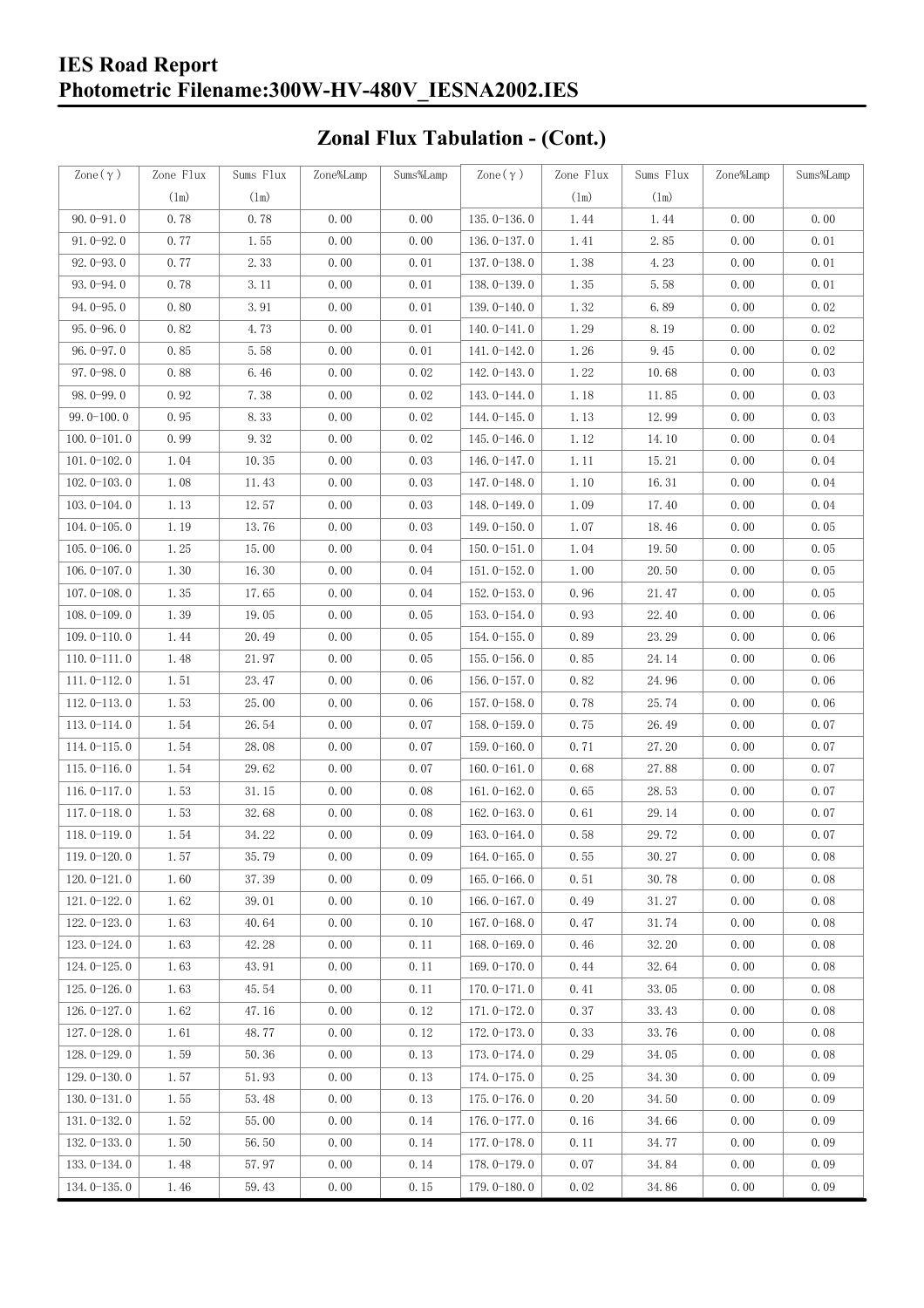### **Rectangle ISO Lighting Intensity Diagram**

| Lum. Name:           | Lum.Catelog:          | $\textsf{Test ID:} \quad 2017-04-22$ |
|----------------------|-----------------------|--------------------------------------|
| Lamp Name: 300W-HV   | Lamp Catelog:         | Test Lab: EVERFINE                   |
| Manufacture: xinfang | Test Machine:GON-2000 | Test Date: $2017-04-22$ $11:14:12$   |



Maximum Cand.@Angle: H=15.4°, V=41.7°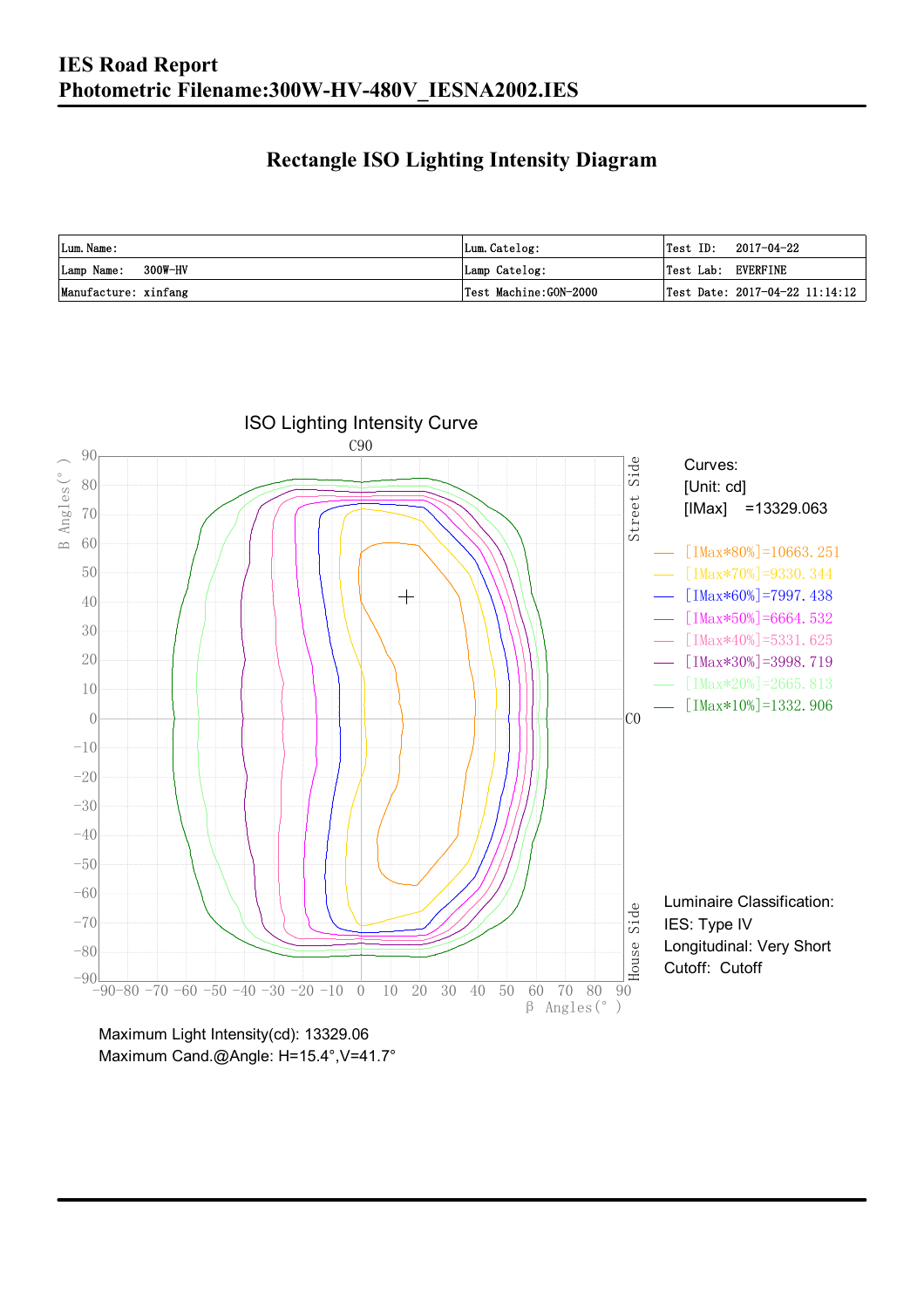### **Round ISO Lighting Intensity Diagram**

| Lum. Name:           | Lum.Catelog:          | Test ID:<br>2017-04-22                  |
|----------------------|-----------------------|-----------------------------------------|
| Lamp Name: 300W-HV   | Lamp Catelog:         | Test Lab: EVERFINE                      |
| Manufacture: xinfang | Test Machine:GON-2000 | $\sqrt{$ Test Date: 2017-04-22 11:14:12 |

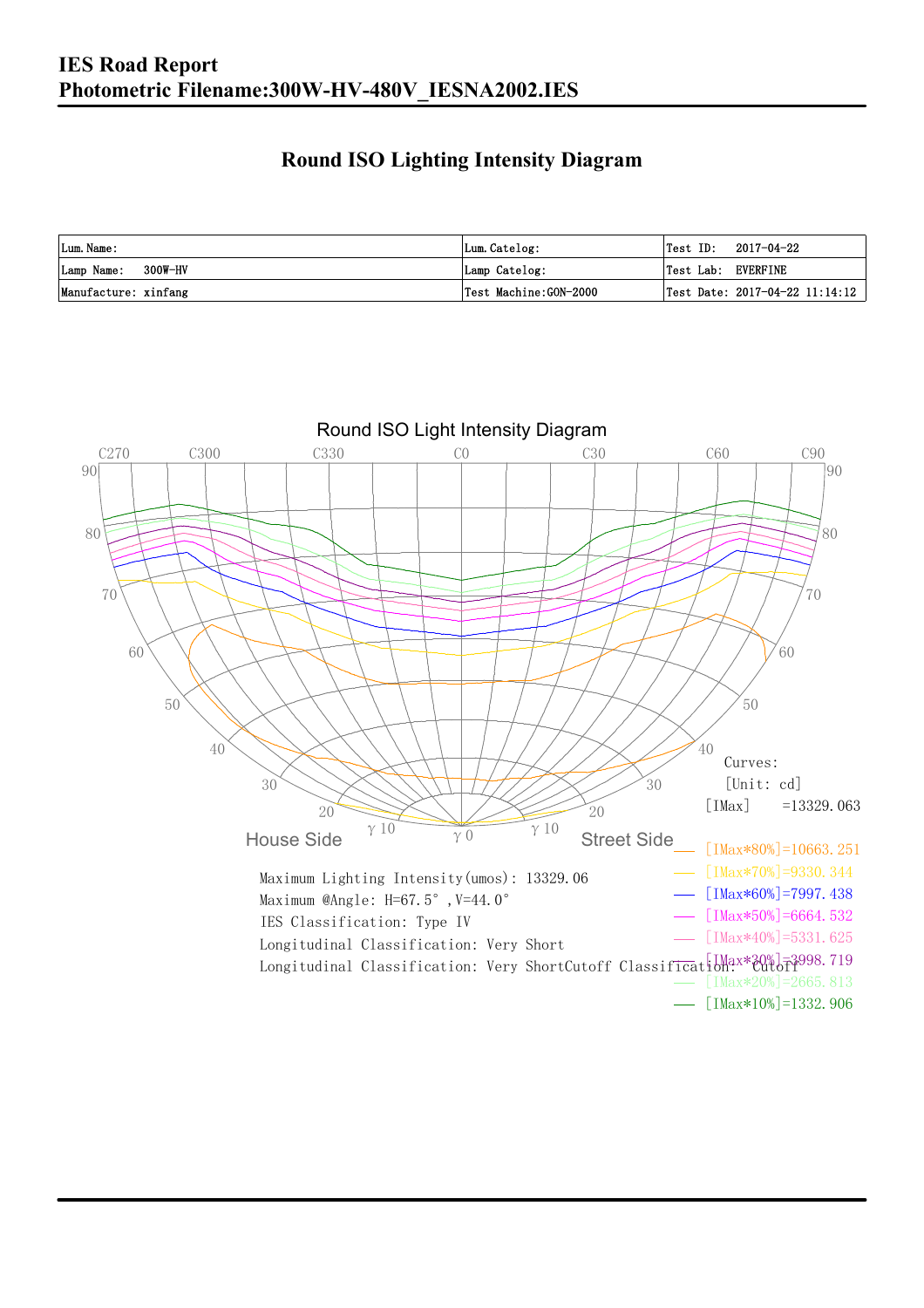#### **Plane ISO-Illuminance Diagram**

| Lum. Name:           | Lum.Catelog:          | $\textsf{Test ID:} \quad 2017-04-22$           |
|----------------------|-----------------------|------------------------------------------------|
| Lamp Name: 300W-HV   | Lamp Catelog:         | Test Lab: EVERFINE                             |
| Manufacture: xinfang | Test Machine:GON-2000 | $\vert$ Test Date: 2017-04-22 11:14:12 $\vert$ |



Plane ISO-Illuminance Curve

Working Plane Maximum Illuminance(lx): 1095.43 Working Plane Maximum Illuminance Position(d/h):H0.0 V0.2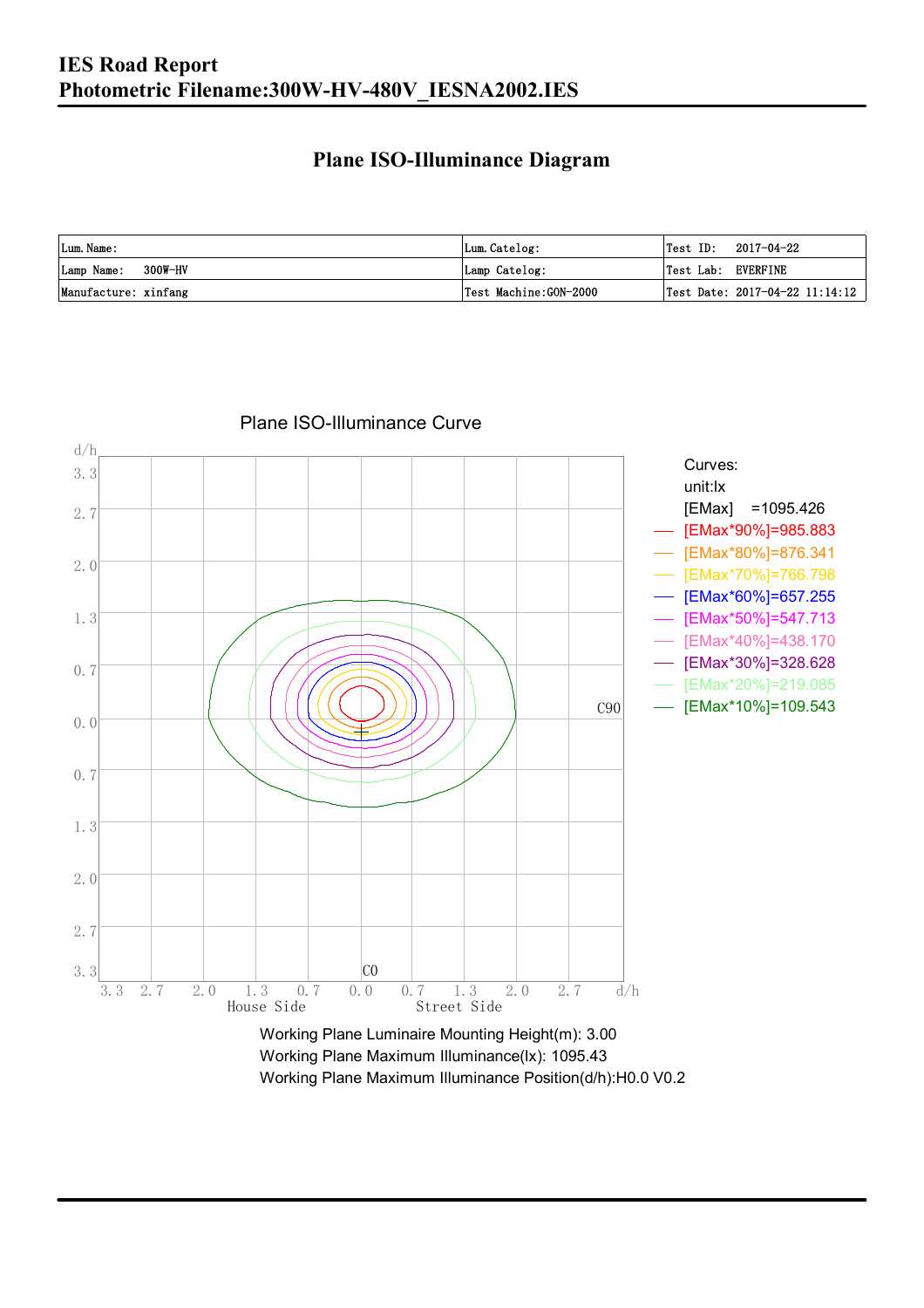### **3D Plane ISO Illuminance Diagram**

| Lum. Name:           | Lum.Catelog:          |                    | $\textsf{Test ID:} \quad 2017-04-22$ |
|----------------------|-----------------------|--------------------|--------------------------------------|
| Lamp Name: 300W-HV   | Lamp Catelog:         | Test Lab: EVERFINE |                                      |
| Manufacture: xinfang | Test Machine:GON-2000 |                    | Test Date: 2017-04-22 11:14:12       |

#### 3D Plane Illuminance Modal

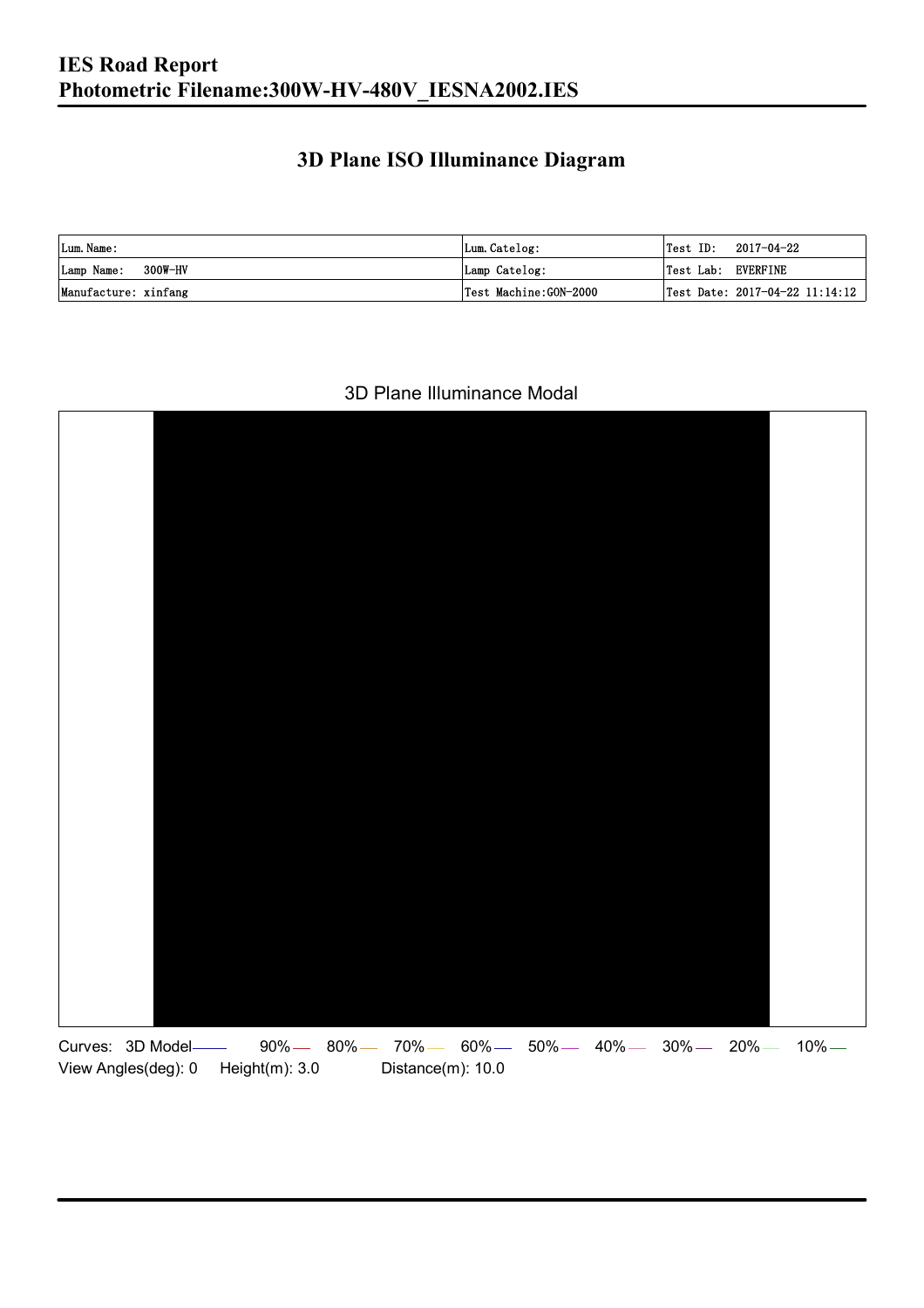### **Space ISO Illuminance Diagram**

| Lum. Name:           | Lum.Catelog:          | $\textsf{Test ID:} \quad 2017-04-22$           |
|----------------------|-----------------------|------------------------------------------------|
| Lamp Name: 300W-HV   | Lamp Catelog:         | Test Lab: EVERFINE                             |
| Manufacture: xinfang | Test Machine:GON-2000 | $\vert$ Test Date: 2017-04-22 11:14:12 $\vert$ |



### Space ISO Illuminance Curve

Space Plane Maximum Illuminance and @Angle:11337.30lx,10.0deg Plane Maximum Lighting Intensity and @Angle:13180.012cd,0eg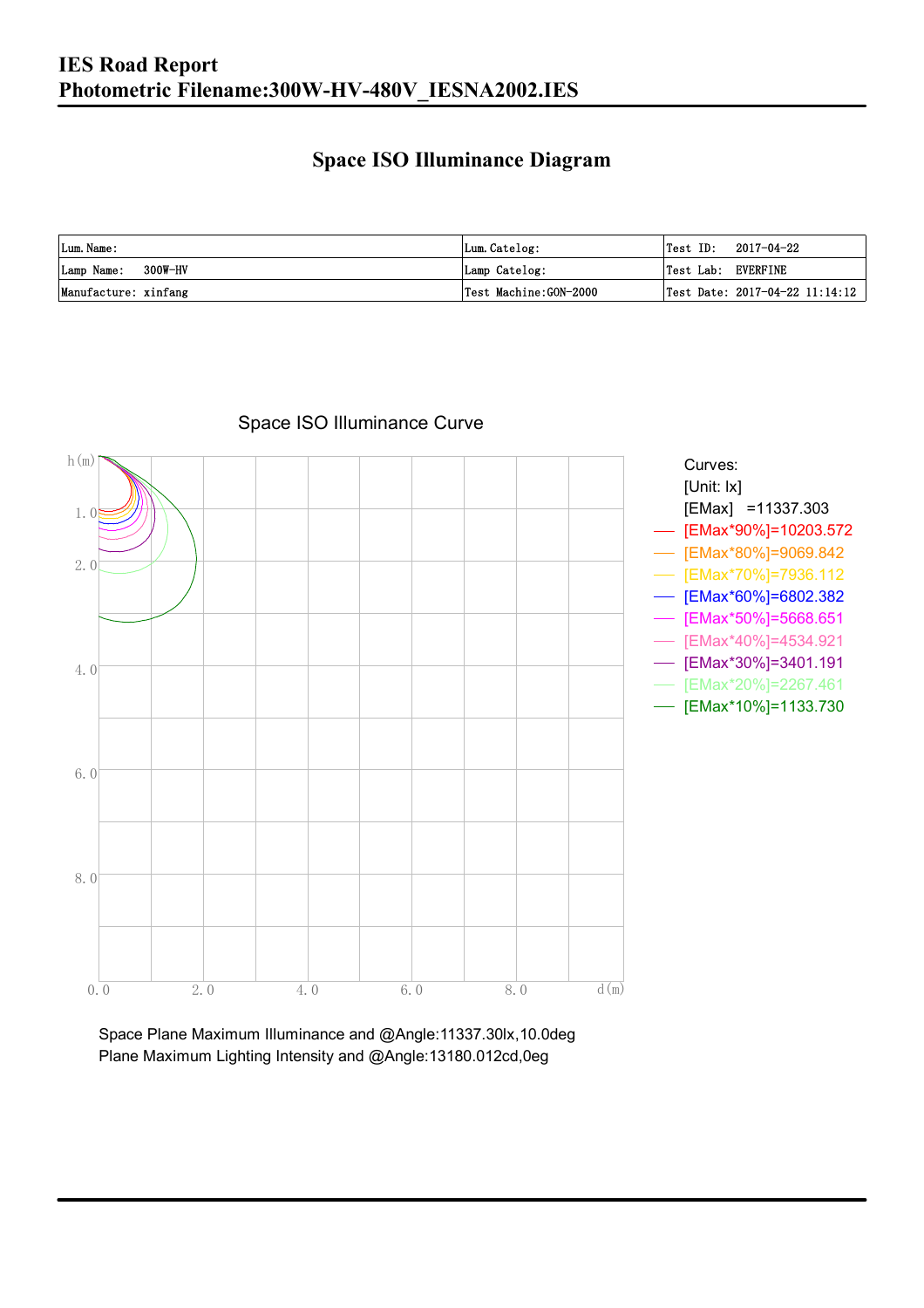### **Illuminance-Distance Diagram**

| Lum. Name:           | Lum.Catelog:          | Test ID:           | 2017-04-22                     |
|----------------------|-----------------------|--------------------|--------------------------------|
| Lamp Name: 300W-HV   | Lamp Catelog:         | Test Lab: EVERFINE |                                |
| Manufacture: xinfang | Test Machine:GON-2000 |                    | Test Date: 2017-04-22 11:14:12 |



Illuminance-Distance Curve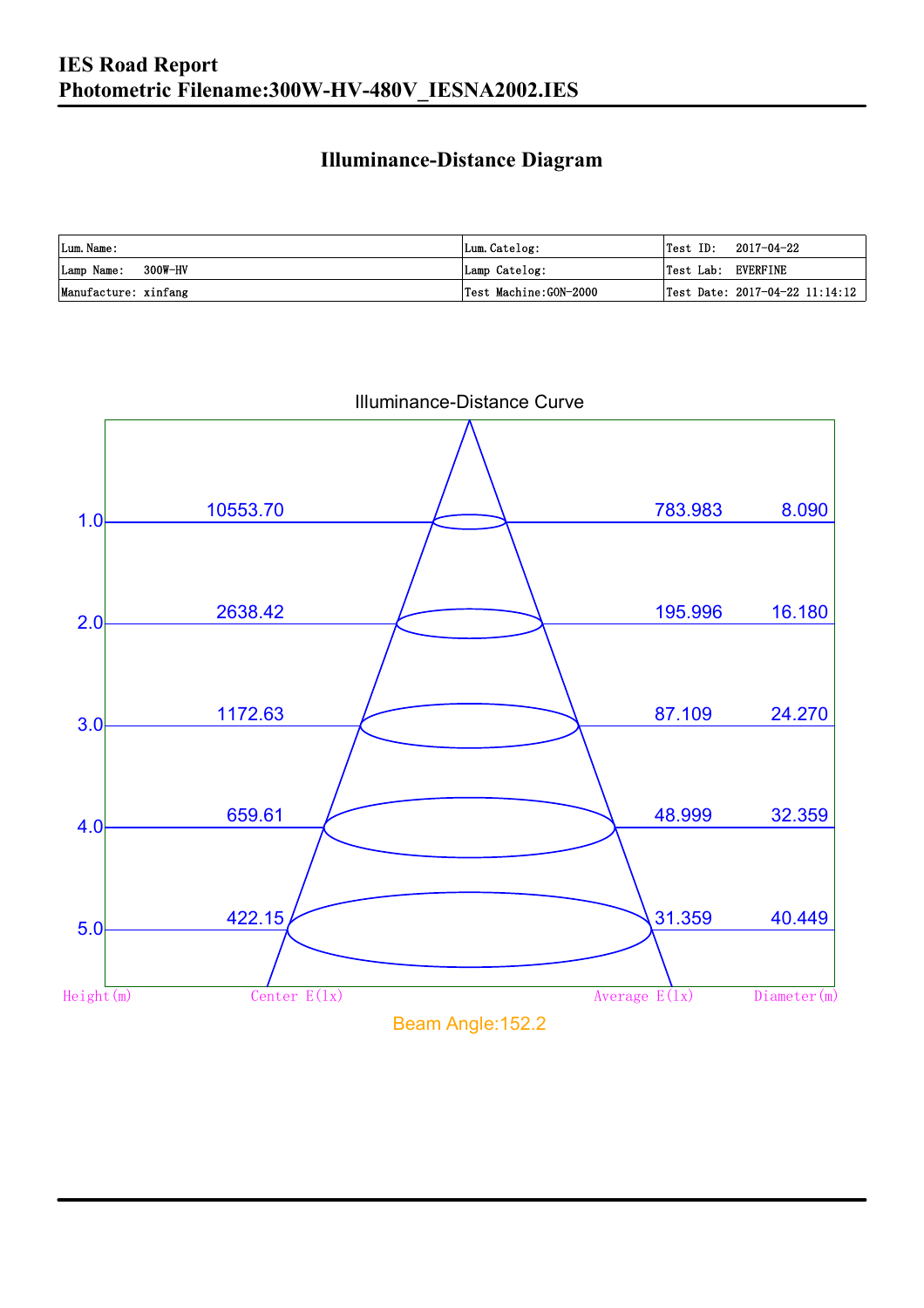### **Road Coefficient of Utilization Curves**

| Lum. Name:           | Lum.Catelog:          |                    | $\textsf{Test ID:} \quad 2017-04-22$ |
|----------------------|-----------------------|--------------------|--------------------------------------|
| Lamp Name: 300W-HV   | Lamp Catelog:         | Test Lab: EVERFINE |                                      |
| Manufacture: xinfang | Test Machine:GON-2000 |                    | Test Date: 2017-04-22 11:14:12       |



Tilt Angles: Ang1(deg): 0 Ang2(deg): 5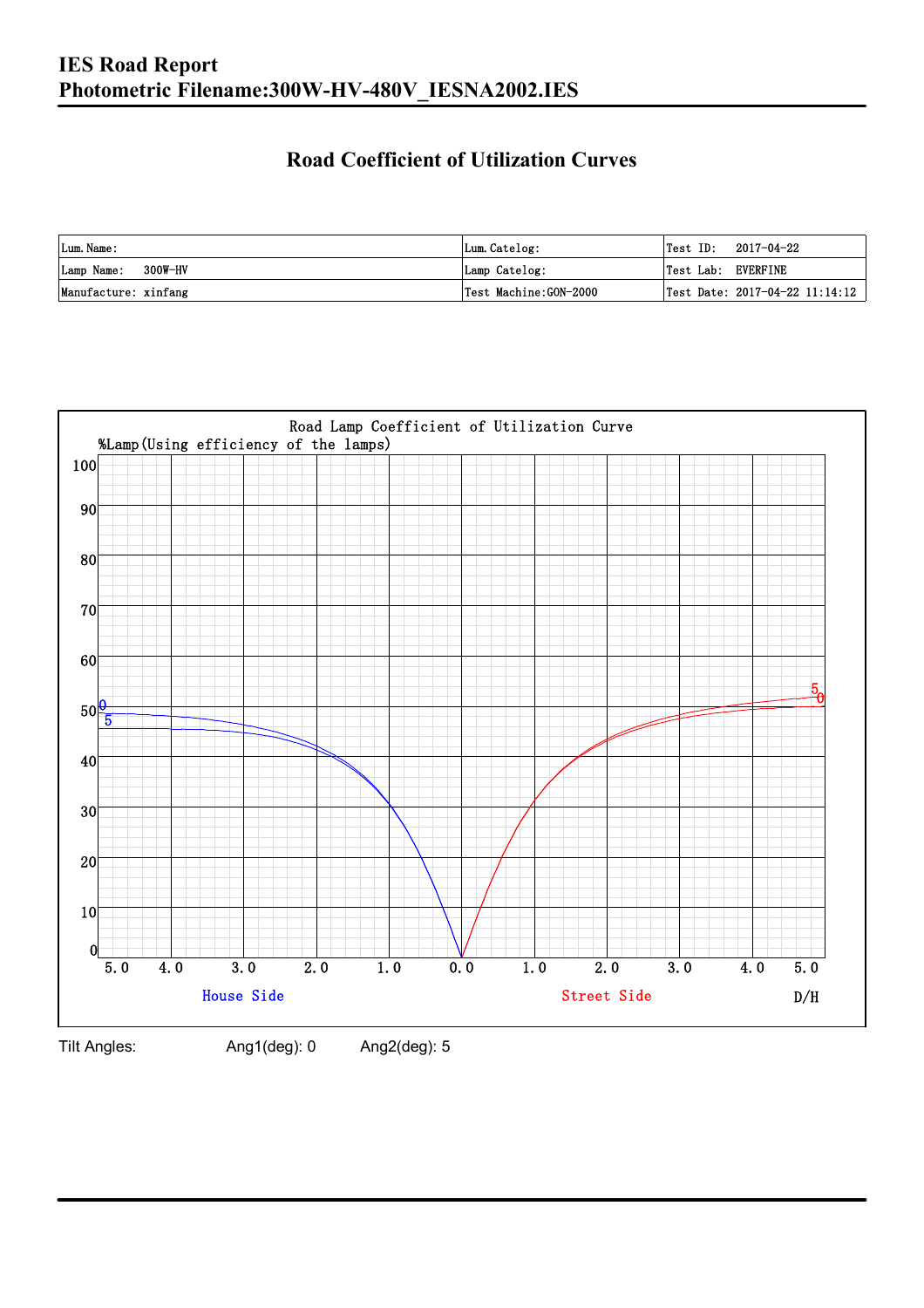#### **IES Road Report Photometric Filename:300W-HV-480V\_IESNA2002.IES**

### **Candela Tabulation**

| V/H           | CO.0    | C22.5   | C45.0   | C67.5   | C90.0   | C112.5  | C135.0  | C157.5  | C180.0  | C <sub>2</sub> 02.5 | C225.0  | C <sub>247.5</sub> |
|---------------|---------|---------|---------|---------|---------|---------|---------|---------|---------|---------------------|---------|--------------------|
| $\gamma$ 0.0  | 10553.7 | 10553.7 | 10553.7 | 10553.7 | 10553.7 | 10553.7 | 10553.7 | 10553.7 | 10553.7 | 10553.7             | 10553.7 | 10553.7            |
| $\gamma$ 1.0  | 10712.5 | 10699.7 | 10665.8 | 10619.8 | 10559.9 | 10497.9 | 10436.7 | 10396.7 | 10385.0 | 10401.6             | 10432.6 | 10485.6            |
| $\gamma$ 2.0  | 10861.9 | 10850.5 | 10776.4 | 10678.6 | 10563.1 | 10435.1 | 10316.4 | 10236.4 | 10205.4 | 10237.8             | 10304.0 | 10420.1            |
| $\gamma$ 3.0  | 11000.4 | 10995.8 | 10890.5 | 10736.9 | 10566.9 | 10367.7 | 10196.3 | 10071.3 | 10019.7 | 10073.2             | 10169.0 | 10348.5            |
| $\gamma$ 4.0  | 11137.4 | 11137.4 | 11001.9 | 10797.2 | 10570.0 | 10295.3 | 10069.6 | 9898.4  | 9825.3  | 9894.5              | 10031.3 | 10273.7            |
| $\gamma$ 5.0  | 11269.2 | 11264.2 | 11113.0 | 10858.1 | 10571.1 | 10219.2 | 9939.6  | 9719.8  | 9633.3  | 9721.1              | 9890.7  | 10192.6            |
| $\gamma$ 6.0  | 11401.8 | 11385.7 | 11214.1 | 10916.0 | 10564.0 | 10142.1 | 9805.8  | 9543.2  | 9446.3  | 9539.8              | 9751.5  | 10113.3            |
| $\gamma$ 7.0  | 11530.2 | 11503.2 | 11306.8 | 10972.7 | 10554.1 | 10061.5 | 9672.9  | 9375.3  | 9258.1  | 9359.3              | 9606.6  | 10027.2            |
| $\gamma$ 8.0  | 11650.9 | 11625.5 | 11399.9 | 11030.2 | 10547.7 | 9979.2  | 9535.6  | 9197.7  | 9072.8  | 9176.7              | 9465.6  | 9941.3             |
| $\gamma$ 9.0  | 11764.3 | 11746.8 | 11499.6 | 11089.3 | 10545.8 | 9899.2  | 9398.9  | 9014.1  | 8872.0  | 8991.8              | 9323.0  | 9863.6             |
| $\gamma$ 10.0 | 11870.1 | 11863.6 | 11596.3 | 11155.5 | 10542.7 | 9823.7  | 9270.1  | 8830.9  | 8663.6  | 8807.4              | 9189.0  | 9791.9             |
| $\gamma$ 11.0 | 11969.3 | 11970.9 | 11692.8 | 11225.5 | 10542.1 | 9752.8  | 9140.8  | 8649.7  | 8446.1  | 8618.5              | 9058.1  | 9720.4             |
| $\gamma$ 12.0 | 12070.3 | 12067.1 | 11782.9 | 11299.8 | 10545.6 | 9690.3  | 9012.7  | 8460.6  | 8238.3  | 8426.4              | 8927.7  | 9655.8             |
| $\gamma$ 13.0 | 12163.4 | 12158.8 | 11873.7 | 11372.8 | 10558.9 | 9633.8  | 8882.0  | 8272.5  | 8044.6  | 8242.9              | 8791.8  | 9591.5             |
| $\gamma$ 14.0 | 12254.0 | 12252.0 | 11966.4 | 11443.7 | 10585.3 | 9590.5  | 8749.7  | 8089.9  | 7852.6  | 8065.5              | 8650.4  | 9532.7             |
| $\gamma$ 15.0 | 12342.0 | 12339.4 | 12056.0 | 11514.6 | 10628.5 | 9546.7  | 8619.4  | 7921.8  | 7674.6  | 7891.0              | 8512.9  | 9478.1             |
| $\gamma$ 16.0 | 12435.3 | 12420.9 | 12140.4 | 11592.0 | 10678.6 | 9507.7  | 8487.0  | 7769.9  | 7507.9  | 7724.4              | 8375.2  | 9423.8             |
| $\gamma$ 17.0 | 12528.6 | 12497.2 | 12229.7 | 11669.7 | 10729.5 | 9476.6  | 8360.2  | 7623.4  | 7362.2  | 7564.6              | 8241.5  | 9373.4             |
| $\gamma$ 18.0 | 12614.4 | 12568.5 | 12310.8 | 11751.4 | 10790.1 | 9457.9  | 8242.0  | 7480.2  | 7219.2  | 7413.3              | 8109.4  | 9329.4             |
| $\gamma$ 19.0 | 12693.6 | 12642.5 | 12384.4 | 11833.5 | 10854.9 | 9445.1  | 8131.6  | 7347.4  | 7090.1  | 7273.2              | 7981.8  | 9291.9             |
| $\gamma$ 20.0 | 12767.3 | 12712.5 | 12459.0 | 11921.6 | 10927.2 | 9431.4  | 8025.6  | 7225.1  | 6959.8  | 7143.9              | 7855.4  | 9258.0             |
| $\gamma$ 21.0 | 12847.2 | 12776.6 | 12532.8 | 12008.7 | 11000.7 | 9412.1  | 7926.1  | 7099.1  | 6832.6  | 7017.4              | 7737.4  | 9226.0             |
| $\gamma$ 22.0 | 12923.7 | 12839.0 | 12606.5 | 12099.7 | 11079.2 | 9394.3  | 7832.6  | 6981.2  | 6703.1  | 6897.6              | 7638.8  | 9192.6             |
| $\gamma$ 23.0 | 12979.8 | 12899.8 | 12678.6 | 12193.9 | 11158.1 | 9377.3  | 7741.5  | 6868.3  | 6568.4  | 6782.6              | 7544.8  | 9157.9             |
| $\gamma$ 24.0 | 13039.3 | 12958.2 | 12739.2 | 12290.1 | 11245.4 | 9351.7  | 7640.9  | 6749.8  | 6437.3  | 6664.1              | 7454.2  | 9123.4             |
| $\gamma$ 25.0 | 13103.3 | 13011.7 | 12805.6 | 12390.8 | 11335.9 | 9324.3  | 7551.1  | 6625.0  | 6316.1  | 6541.3              | 7358.2  | 9083.2             |
| $\gamma$ 26.0 | 13143.5 | 13048.6 | 12865.5 | 12484.7 | 11412.5 | 9295.4  | 7456.3  | 6495.2  | 6205.2  | 6424.1              | 7269.0  | 9045.2             |
| $\gamma$ 27.0 | 13167.8 | 13070.4 | 12912.7 | 12566.1 | 11492.2 | 9269.1  | 7363.6  | 6373.1  | 6095.0  | 6302.3              | 7178.2  | 9008.7             |
| $\gamma$ 28.0 | 13180.0 | 13093.1 | 12961.2 | 12648.2 | 11567.8 | 9243.5  | 7285.9  | 6253.0  | 5981.0  | 6185.5              | 7085.8  | 8969.6             |
| $\gamma$ 29.0 | 13174.0 | 13109.5 | 12999.8 | 12720.3 | 11637.1 | 9212.7  | 7213.8  | 6137.3  | 5872.1  | 6075.2              | 6996.8  | 8932.1             |
| $\gamma$ 30.0 | 13146.2 | 13109.0 | 13038.2 | 12796.5 | 11714.1 | 9176.4  | 7140.5  | 6022.8  | 5764.4  | 5966.6              | 6910.6  | 8891.4             |
| $\gamma$ 31.0 | 13112.0 | 13092.5 | 13070.3 | 12870.4 | 11786.5 | 9135.5  | 7070.2  | 5921.5  | 5659.0  | 5862.7              | 6830.1  | 8841.4             |
| $\gamma$ 32.0 | 13056.3 | 13068.0 | 13088.1 | 12937.6 | 11851.5 | 9090.1  | 6998.2  | 5822.2  | 5556.3  | 5763.0              | 6750.6  | 8792.1             |
| $\gamma$ 33.0 | 12984.2 | 13031.4 | 13107.0 | 12999.4 | 11917.2 | 9043.1  | 6920.7  | 5726.0  | 5455.7  | 5664.8              | 6672.4  | 8739.6             |
| $\gamma$ 34.0 | 12888.5 | 12979.0 | 13130.1 | 13051.0 | 11984.2 | 9004.2  | 6843.0  | 5632.2  | 5353.4  | 5565.8              | 6598.5  | 8684.7             |
| $\gamma$ 35.0 | 12794.3 | 12908.5 | 13152.8 | 13096.9 | 12041.8 | 8968.6  | 6772.7  | 5528.3  | 5244.3  | 5478.5              | 6527.3  | 8628.2             |
| $\gamma$ 36.0 | 12687.7 | 12825.0 | 13167.6 | 13142.4 | 12092.8 | 8930.0  | 6701.2  | 5430.6  | 5128.4  | 5384.3              | 6459.3  | 8573.3             |
| $\gamma$ 37.0 | 12568.1 | 12719.1 | 13171.5 | 13192.9 | 12144.6 | 8883.6  | 6634.0  | 5330.2  | 5007.6  | 5286.0              | 6385.0  | 8523.2             |
| $\gamma$ 38.0 | 12423.3 | 12613.4 | 13159.8 | 13239.4 | 12181.9 | 8827.2  | 6562.1  | 5229.4  | 4886.0  | 5181.7              | 6314.8  | 8475.4             |
| $\gamma$ 39.0 | 12264.2 | 12496.2 | 13137.5 | 13266.5 | 12217.9 | 8778.4  | 6489.7  | 5128.7  | 4763.4  | 5063.9              | 6237.2  | 8427.8             |
| $\gamma$ 40.0 | 12085.9 | 12374.7 | 13112.0 | 13289.5 | 12263.5 | 8736.3  | 6408.0  | 5020.0  | 4645.7  | 4946.4              | 6163.6  | 8390.1             |
| $\gamma$ 41.0 | 11903.4 | 12239.5 | 13082.9 | 13308.4 | 12306.9 | 8708.0  | 6324.5  | 4910.1  | 4532.6  | 4827.4              | 6085.2  | 8357.0             |
| $\gamma$ 42.0 | 11702.6 | 12105.3 | 13048.1 | 13325.6 | 12347.2 | 8686.0  | 6251.9  | 4795.1  | 4424.7  | 4712.0              | 5997.0  | 8332.5             |
| $\gamma$ 43.0 | 11482.8 | 11954.3 | 13005.0 | 13329.0 | 12371.6 | 8658.4  | 6180.6  | 4682.5  | 4318.8  | 4600.3              | 5907.3  | 8314.0             |
| $\gamma$ 44.0 | 11252.2 | 11785.8 | 12956.3 | 13329.1 | 12397.8 | 8628.3  | 6112.3  | 4574.3  | 4209.3  | 4494.2              | 5830.6  | 8281.1             |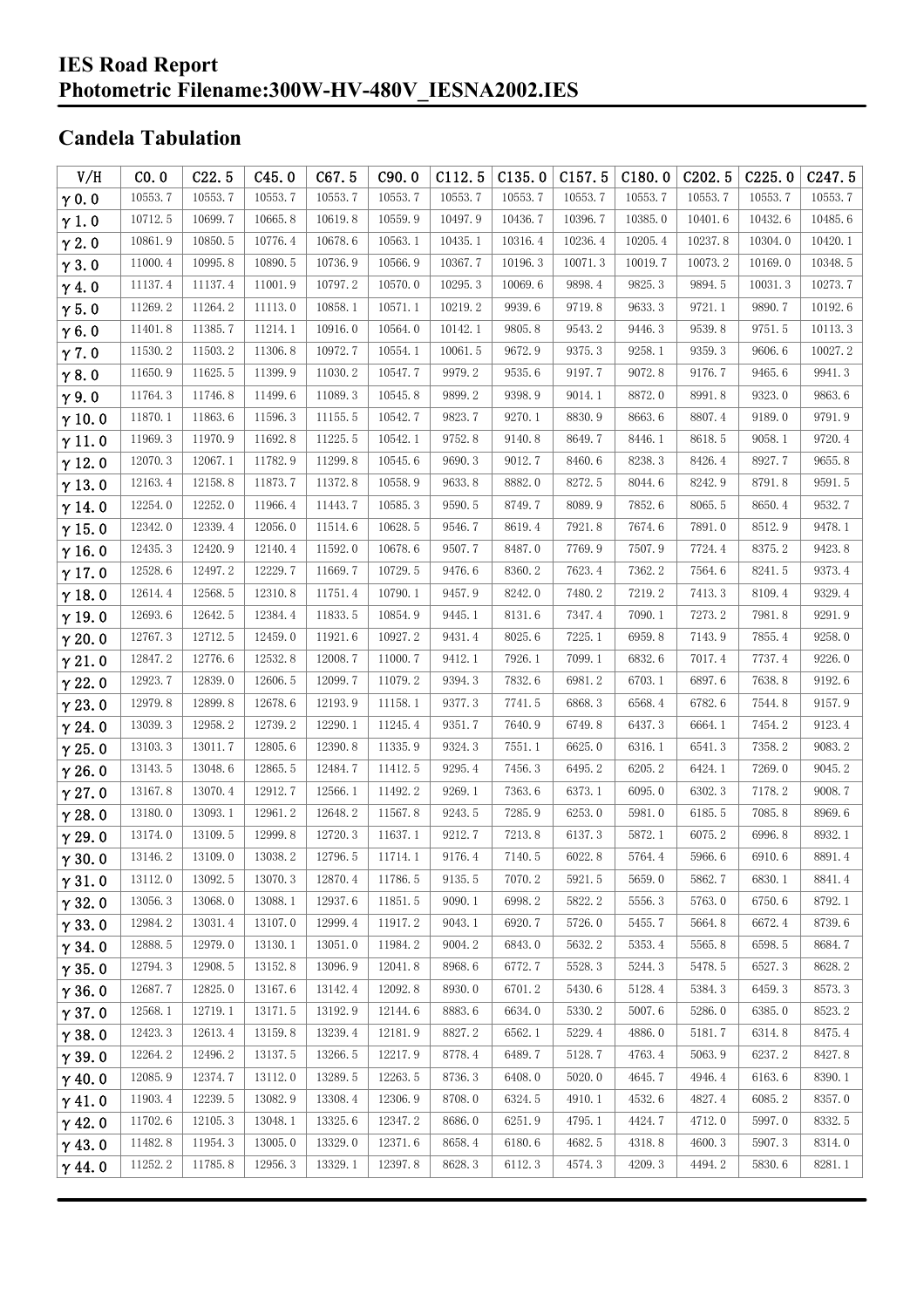| V/H           | CO.0    | C22.5   | C45.0   | C67.5   | C90.0   | C112.5 | C135.0 | C157.5 | C180.0 | C <sub>2</sub> 02.5 | C225.0 | C247.5 |
|---------------|---------|---------|---------|---------|---------|--------|--------|--------|--------|---------------------|--------|--------|
| $\gamma$ 45.0 | 10998.6 | 11619.5 | 12899.0 | 13321.5 | 12416.3 | 8599.1 | 6036.7 | 4473.2 | 4105.6 | 4394.8              | 5757.8 | 8243.0 |
| $\gamma$ 46.0 | 10717.4 | 11419.3 | 12828.2 | 13308.8 | 12431.8 | 8574.8 | 5960.8 | 4371.9 | 4002.9 | 4301.0              | 5676.6 | 8205.7 |
| $\gamma$ 47.0 | 10421.6 | 11206.1 | 12748.8 | 13288.0 | 12445.2 | 8551.6 | 5887.5 | 4273.0 | 3905.1 | 4207.0              | 5591.2 | 8170.1 |
| $\gamma$ 48.0 | 10105.8 | 10965.5 | 12665.7 | 13273.2 | 12447.7 | 8532.0 | 5810.7 | 4175.8 | 3813.6 | 4114.9              | 5505.1 | 8137.8 |
| $\gamma$ 49.0 | 9777.4  | 10699.2 | 12571.9 | 13256.4 | 12449.5 | 8516.9 | 5725.3 | 4078.6 | 3716.4 | 4013.8              | 5413.4 | 8101.8 |
| $\gamma$ 50.0 | 9418.5  | 10417.8 | 12461.7 | 13249.9 | 12449.9 | 8496.6 | 5634.5 | 3981.8 | 3615.4 | 3913.7              | 5322.9 | 8067.4 |
| $\gamma$ 51.0 | 9033.0  | 10112.8 | 12347.7 | 13238.9 | 12438.6 | 8462.4 | 5547.8 | 3897.5 | 3516.6 | 3812.7              | 5230.6 | 8031.5 |
| $\gamma$ 52.0 | 8619.3  | 9787.4  | 12200.9 | 13218.1 | 12423.8 | 8429.5 | 5473.0 | 3812.8 | 3417.9 | 3715.7              | 5138.6 | 7991.9 |
| $\gamma$ 53.0 | 8189.7  | 9425.3  | 12047.8 | 13177.6 | 12404.4 | 8395.1 | 5394.6 | 3724.4 | 3319.2 | 3624.8              | 5047.4 | 7952.9 |
| $\gamma$ 54.0 | 7723.8  | 9060.7  | 11874.5 | 13112.2 | 12380.6 | 8361.6 | 5313.7 | 3633.9 | 3219.1 | 3532.8              | 4957.6 | 7923.9 |
| $\gamma$ 55.0 | 7209.4  | 8668.6  | 11662.0 | 13037.5 | 12348.3 | 8337.3 | 5232.2 | 3539.0 | 3123.5 | 3440.7              | 4882.2 | 7887.4 |
| $\gamma$ 56.0 | 6579.4  | 8249.3  | 11427.8 | 12937.9 | 12303.7 | 8315.8 | 5147.1 | 3444.2 | 3027.0 | 3348.6              | 4800.4 | 7842.6 |
| $\gamma$ 57.0 | 5843.1  | 7783.5  | 11195.6 | 12835.9 | 12256.1 | 8287.3 | 5053.4 | 3349.4 | 2941.7 | 3256.4              | 4716.6 | 7792.9 |
| $\gamma$ 58.0 | 4998.3  | 7247.5  | 10939.0 | 12731.9 | 12219.8 | 8266.0 | 4954.8 | 3259.7 | 2861.8 | 3170.6              | 4619.8 | 7745.7 |
| $\gamma$ 59.0 | 4186.4  | 6633.6  | 10646.7 | 12608.7 | 12196.2 | 8239.6 | 4855.7 | 3176.5 | 2753.6 | 3098.2              | 4516.2 | 7704.5 |
| $\gamma$ 60.0 | 3493.7  | 5966.6  | 10326.9 | 12466.9 | 12183.0 | 8214.5 | 4752.9 | 3098.6 | 2576.3 | 3032.5              | 4419.2 | 7661.3 |
| $\gamma$ 61.0 | 2909.2  | 5267.2  | 9984.3  | 12312.7 | 12172.1 | 8200.1 | 4647.3 | 3019.6 | 2296.7 | 2954.1              | 4314.9 | 7624.5 |
| $\gamma$ 62.0 | 2363.6  | 4575.7  | 9621.7  | 12144.1 | 12143.3 | 8180.1 | 4552.2 | 2938.1 | 1972.4 | 2850.0              | 4219.4 | 7598.4 |
| $\gamma$ 63.0 | 1775.9  | 3895.0  | 9230.9  | 11974.6 | 12090.9 | 8159.5 | 4462.4 | 2824.4 | 1714.7 | 2709.6              | 4128.8 | 7566.8 |
| $\gamma$ 64.0 | 1348.3  | 3217.7  | 8814.7  | 11797.0 | 12029.5 | 8137.6 | 4369.0 | 2669.5 | 1529.6 | 2513.9              | 4034.0 | 7528.5 |
| $\gamma$ 65.0 | 923.6   | 2575.3  | 8353.8  | 11624.6 | 11975.2 | 8112.6 | 4279.4 | 2456.4 | 1381.2 | 2238.4              | 3936.5 | 7480.8 |
| $\gamma$ 66.0 | 718.6   | 2029.0  | 7865.3  | 11449.2 | 11904.8 | 8080.1 | 4182.6 | 2163.2 | 1168.1 | 1972.3              | 3835.0 | 7431.5 |
| $\gamma$ 67.0 | 591.8   | 1670.9  | 7333.6  | 11239.8 | 11848.0 | 8054.1 | 4088.1 | 1898.8 | 964.1  | 1744.5              | 3736.0 | 7387.7 |
| $\gamma$ 68.0 | 528.1   | 1316.0  | 6734.4  | 11012.3 | 11796.1 | 8037.3 | 3980.5 | 1696.6 | 865.8  | 1547.4              | 3614.7 | 7345.4 |
| $\gamma$ 69.0 | 492.8   | 961.1   | 6120.4  | 10778.1 | 11714.6 | 8023.1 | 3868.1 | 1502.4 | 792.1  | 1373.6              | 3493.4 | 7215.7 |
| $\gamma$ 70.0 | 463.4   | 728.5   | 5445.9  | 10515.2 | 11540.2 | 8009.1 | 3741.5 | 1320.1 | 712.5  | 1218.1              | 3370.4 | 7097.5 |
| $\gamma$ 71.0 | 439.7   | 563.4   | 4780.9  | 10222.1 | 11214.3 | 7972.3 | 3546.9 | 1155.4 | 637.0  | 1061.6              | 3184.1 | 7060.9 |
| $\gamma$ 72.0 | 419.8   | 469.0   | 4223.4  | 9905.6  | 10682.0 | 7867.5 | 3352.3 | 990.3  | 574.3  | 890.0               | 2996.2 | 7119.6 |
| $\gamma$ 73.0 | 405.6   | 420.4   | 3717.1  | 9518.6  | 9875.2  | 7720.2 | 3157.9 | 806.6  | 521.9  | 737.6               | 2831.0 | 7164.8 |
| $\gamma$ 74.0 | 388.1   | 391.1   | 3226.2  | 9008.3  | 8892.9  | 7556.4 | 3034.0 | 677.0  | 471.8  | 663.1               | 2661.5 | 7126.5 |
| $\gamma$ 75.0 | 352.0   | 369.6   | 2741.4  | 8444.5  | 7606.4  | 7394.1 | 2903.9 | 607.7  | 414.8  | 596.0               | 2514.9 | 6914.6 |
| $\gamma$ 76.0 | 317.7   | 349.2   | 2239.7  | 7567.9  | 6225.6  | 7026.5 | 2751.0 | 552.2  | 363.0  | 525.0               | 2320.1 | 6358.0 |
| $\gamma$ 77.0 | 291.1   | 321.8   | 1760.2  | 6406.6  | 5078.5  | 6270.5 | 2449.7 | 483.4  | 317.5  | 449.7               | 2032.4 | 5907.2 |
| $\gamma$ 78.0 | 265.2   | 291.0   | 1240.4  | 5326.1  | 4167.5  | 5576.7 | 2039.0 | 410.1  | 279.4  | 382.6               | 1754.9 | 5363.1 |
| $\gamma$ 79.0 | 238.9   | 263.1   | 719.9   | 4410.1  | 3256.5  | 5060.2 | 1625.0 | 366.7  | 243.1  | 339.1               | 1421.8 | 4364.7 |
| $\gamma$ 80.0 | 213.5   | 231.8   | 376.8   | 3436.2  | 2348.7  | 4021.0 | 1103.3 | 330.1  | 207.7  | 299.3               | 957.0  | 3366.2 |
| $\gamma$ 81.0 | 185.4   | 194.3   | 245.7   | 2651.5  | 1565.4  | 2981.8 | 761.7  | 290.5  | 172.0  | 257.7               | 647.5  | 2369.2 |
| $\gamma$ 82.0 | 148.1   | 159.0   | 181.9   | 2085.3  | 1066.7  | 1956.0 | 538.5  | 250.2  | 139.4  | 219.1               | 454.8  | 1832.6 |
| $\gamma$ 83.0 | 115.3   | 126.9   | 139.1   | 1528.2  | 658.6   | 1438.2 | 324.4  | 211.5  | 111.2  | 177.5               | 312.1  | 1148.0 |
| $\gamma$ 84.0 | 81.2    | 97.9    | 101.2   | 971.3   | 347.9   | 836.0  | 211.6  | 166.2  | 86.7   | 140.4               | 204.5  | 537.6  |
| $\gamma$ 85.0 | 47.6    | 61.9    | 68.8    | 414.3   | 117.9   | 421.0  | 136.5  | 119.9  | 63.4   | 105.9               | 120.7  | 262.9  |
| $\gamma$ 86.0 | 14.2    | 30.0    | 40.7    | 135.6   | 49.1    | 138.3  | 78.4   | 82.5   | 39.0   | 70.4                | 73.9   | 72.9   |
| $\gamma$ 87.0 | 4.7     | 6.7     | 18.0    | 33.0    | 26.8    | 27.8   | 30.7   | 25.8   | 9.7    | 26.1                | 27.1   | 25.4   |
| $\gamma$ 88.0 | 2.4     | 3.6     | 9.5     | 23.2    | 22.3    | 22.3   | 11.9   | 7.0    | 5.9    | 7.3                 | 11.7   | 20.9   |
| $\gamma$ 89.0 | 0.3     | 0.9     | 5.5     | 17.5    | 16.6    | 15.5   | 6.3    | 3.0    | 3.3    | 4.9                 | 7.3    | 15.3   |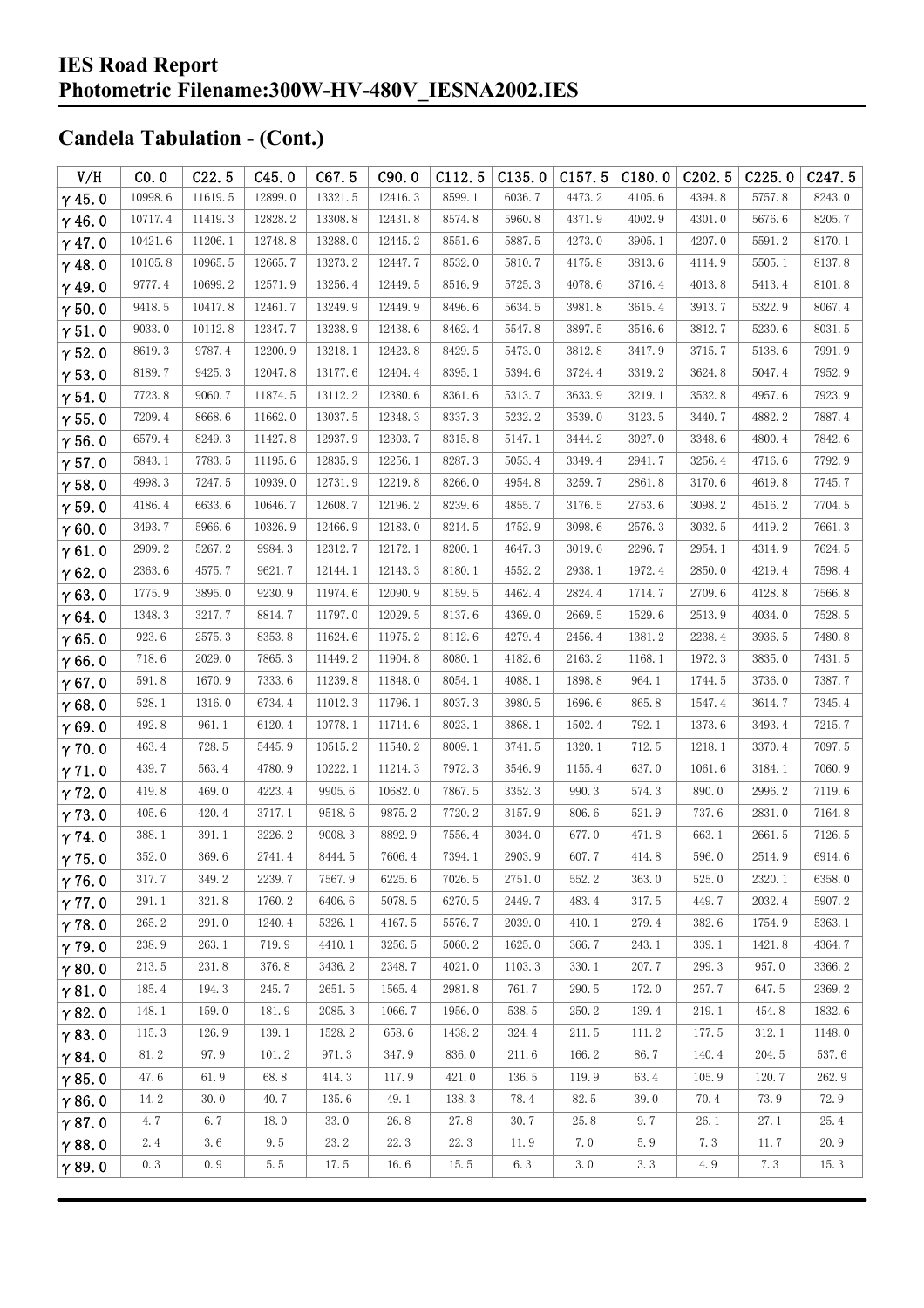| V/H            | CO.0    | C22.5               | C45.0    | C67.5    | C90.0 | C112.5   | C135.0   | C157.5   | C180.0  | C <sub>202.5</sub> | C225.0   | C <sub>247.5</sub> |
|----------------|---------|---------------------|----------|----------|-------|----------|----------|----------|---------|--------------------|----------|--------------------|
| $\gamma$ 90.0  | 0.2     | 0.6                 | 4.8      | 15.8     | 15.2  | 13.5     | 4.4      | 0.3      | 0.0     | $1.\,2$            | 5.6      | 14.8               |
| $\gamma$ 91.0  | 0.1     | 0.6                 | 4.7      | 14.9     | 15.1  | 13.3     | 4.4      | 0.1      | 0.0     | 0.9                | 5.6      | 14.8               |
| $\gamma$ 92.0  | 0.1     | 0.6                 | 4.7      | 14.6     | 15.2  | 13.3     | 4.4      | 0.1      | 0.0     | 0.9                | $5.8\,$  | 14.8               |
| $\gamma$ 93.0  | 0.0     | $0.\,5$             | 4.7      | 14.4     | 15.3  | 13.6     | 4.7      | 0.1      | $0.0$   | 0.9                | $5.9$    | 15.0               |
| $\gamma$ 94.0  | 0.0     | 0.5                 | 5.0      | 14.3     | 15.5  | 14.0     | 5.1      | 0.2      | 0.0     | 0.9                | 6.2      | 15.3               |
| $\gamma$ 95.0  | 0.0     | 0.5                 | 5.2      | 14.3     | 16.0  | 14.3     | $5.5\,$  | 0.2      | $0.0$   | 0.9                | 6.6      | 15.7               |
| $\gamma$ 96.0  | 0.0     | 0.9                 | 5.3      | 14.3     | 16.6  | 15.0     | 6.0      | 0.3      | 0.0     | 0.9                | 7.2      | 16.1               |
| $\gamma$ 97.0  | 0.1     | 1.1                 | 5.5      | 14.2     | 17.3  | 15.2     | 6.6      | 0.5      | 0.0     | 1.1                | 7.8      | 16.6               |
| $\gamma$ 98.0  | 0.3     | 1.5                 | 6.0      | 14.3     | 17.8  | 15.8     | 7.4      | 0.7      | $0.0$   | $1.\,2$            | 8.4      | 17.0               |
| $\gamma$ 99.0  | 0.5     | 1.9                 | $6.4\,$  | 14.2     | 18.2  | 16.2     | 8.2      | 1.1      | 0.0     | 1.5                | 9.0      | 17.3               |
| $\gamma$ 100.0 | 0.7     | $2.\,2$             | 6.8      | 14.3     | 18.7  | 16.6     | 8.7      | 1.4      | 0.2     | 1.8                | 9.6      | 17.9               |
| $\gamma$ 101.0 | 1.0     | 2.6                 | 7.0      | 14.7     | 19.3  | 17.1     | 9.4      | 1.8      | 0.3     | $2.\,2$            | 10.3     | 18.3               |
| $\gamma$ 102.0 | 1.3     | $2.\,8$             | 7.3      | 15.0     | 19.8  | 17.8     | 9.8      | 2.5      | 0.6     | 2.8                | 11.0     | 18.9               |
| $\gamma$ 103.0 | 1.6     | 3.2                 | 7.5      | 15.6     | 20.2  | 18.2     | 10.5     | $2.\,9$  | 0.8     | 3.4                | 11.7     | 19.4               |
| $\gamma$ 104.0 | 2.2     | 3.6                 | 8.0      | 16.2     | 21.0  | 18.7     | 11.4     | 3.5      | 1.3     | 4.1                | 12.5     | 20.2               |
| $\gamma$ 105.0 | 2.4     | 4.0                 | 8.6      | 16.5     | 21.5  | 19.1     | 12.1     | 4.3      | 1.8     | 4.7                | 13.1     | 20.8               |
| $\gamma$ 106.0 | $2.\,8$ | 4.5                 | 9.1      | 17.3     | 22.1  | 19.7     | 12.9     | 4.9      | 2.4     | 5.6                | 13.7     | 21.9               |
| $\gamma$ 107.0 | 3.1     | 4.9                 | 9.6      | 17.7     | 22.6  | 20.1     | 13.5     | 5.6      | 3.0     | 6.3                | 14.1     | 22.5               |
| $\gamma$ 108.0 | 3.4     | 5.1                 | 9.9      | 18.4     | 22.7  | 20.5     | 13.7     | 6.6      | 3.6     | 7.0                | 14.5     | 23.5               |
| $\gamma$ 109.0 | 4.0     | 5.4                 | 10.1     | 19.2     | 23.4  | 21.3     | 13.9     | 7.2      | 4.5     | 7.8                | 14.9     | 24.4               |
| $\gamma$ 110.0 | 4.4     | 5.6                 | 10.4     | 19.7     | 23.8  | 22.1     | 14.1     | 8.1      | 5.2     | 8.6                | 15.2     | 25.3               |
| $\gamma$ 111.0 | 4.7     | 6.0                 | 10.7     | 20.2     | 23.9  | 22.6     | 14.3     | 8.7      | 6.0     | 9.3                | 15.7     | 25.9               |
| $\gamma$ 112.0 | 5.1     | $6.0$               | $11.0$   | 20.5     | 23.9  | 23.3     | 14.6     | 9.2      | $6.8\,$ | 10.0               | 16.1     | 26.2               |
| $\gamma$ 113.0 | 5.2     | 6.1                 | 11.3     | 20.9     | 23.9  | 23.7     | 14.7     | 9.1      | 7.4     | 10.5               | 16.5     | 26.2               |
| $\gamma$ 114.0 | 5.5     | 6.2                 | 11.7     | 21.0     | 23.9  | 23.9     | 15.0     | 9.1      | 8.2     | 10.5               | 16.9     | 26.2               |
| $\gamma$ 115.0 | 5.9     | $6.\,2$             | $11.9\,$ | $21.\,1$ | 23.9  | 23.9     | 15.6     | 8.7      | 9.1     | 10.1               | 17.6     | 25.9               |
| $\gamma$ 116.0 | $6.2\,$ | 5.8                 | 12.2     | 21.1     | 23.8  | 23.9     | 15.9     | 8.1      | 9.8     | 9.4                | 18.0     | 25.5               |
| $\gamma$ 117.0 | 6.3     | 5.5                 | 12.4     | 21.2     | 23.7  | 23.9     | 16.5     | 8.1      | 10.1    | 9.3                | 18.6     | 25.4               |
| $\gamma$ 118.0 | 6.4     | 5.4                 | 12.7     | 21.2     | 23.4  | 23.9     | 17.5     | 8.6      | 10.1    | 9.6                | 19.4     | 25.4               |
| $\gamma$ 119.0 | 6.1     | 6.6                 | 13.0     | $21.\,2$ | 23.2  | 23.9     | 18.0     | 10.1     | 10.1    | 10.8               | 20.2     | 25.3               |
| $\gamma$ 120.0 | $6.1\,$ | $7.\,\allowbreak 8$ | $13.0\,$ | $21.\,2$ | 22.9  | $23.\,9$ | $18.\,4$ | $12.\,2$ | $10.4$  | $12.\,8$           | $20.\,5$ | $25.\,3$           |
| $\gamma$ 121.0 | 7.2     | 8.7                 | 13.1     | 21.2     | 22.9  | 23.7     | 18.4     | 13.5     | 12.1    | 15.0               | 20.7     | 25.3               |
| $\gamma$ 122.0 | 8.9     | 9.8                 | 13.1     | 21.2     | 22.7  | 23.7     | 18.1     | 14.3     | 14.0    | 15.8               | 20.7     | 25.3               |
| $\gamma$ 123.0 | 10.3    | 10.2                | 13.1     | 21.0     | 22.2  | 23.6     | 17.7     | 14.8     | 15.7    | 16.6               | 20.7     | 25.3               |
| $\gamma$ 124.0 | 10.6    | 10.8                | 13.1     | 21.0     | 21.8  | 23.6     | 17.7     | 15.3     | 16.8    | 17.3               | 20.7     | 25.4               |
| $\gamma$ 125.0 | 10.8    | 11.2                | 13.1     | 21.0     | 21.8  | 23.6     | 17.7     | 16.2     | 17.3    | 18.0               | 20.8     | 25.8               |
| $\gamma$ 126.0 | 11.1    | 11.5                | 13.1     | 21.0     | 21.8  | 23.6     | 17.7     | 16.8     | 17.8    | 18.7               | 21.2     | 25.8               |
| $\gamma$ 127.0 | 11.4    | 11.6                | 13.1     | 21.2     | 22.1  | 23.3     | 17.7     | 17.3     | 18.3    | 19.3               | 21.5     | 25.8               |
| $\gamma$ 128.0 | 11.8    | 11.9                | 13.1     | 20.8     | 22.1  | 22.7     | 17.7     | 18.0     | 19.0    | 20.1               | 21.8     | 25.4               |
| $\gamma$ 129.0 | 12.0    | 12.3                | 13.1     | 20.1     | 22.1  | 21.7     | 17.7     | 18.6     | 19.8    | 20.8               | 22.1     | 24.7               |
| $\gamma$ 130.0 | 12.6    | 12.5                | 13.2     | 19.4     | 22.0  | 21.1     | 17.7     | 19.2     | 20.7    | 21.7               | 22.0     | 24.3               |
| $\gamma$ 131.0 | 12.8    | 12.7                | 13.3     | 18.4     | 21.8  | 20.7     | 17.7     | 20.1     | 21.4    | 22.4               | 22.0     | 24.1               |
| $\gamma$ 132.0 | 12.8    | 13.1                | 13.3     | 18.0     | 21.5  | 20.1     | 17.6     | 20.7     | 22.1    | 23.1               | 21.9     | 24.1               |
| $\gamma$ 133.0 | 13.6    | 13.4                | 13.4     | 17.9     | 21.3  | 19.8     | 17.6     | 21.2     | 22.8    | 23.6               | 21.6     | 23.9               |
| $\gamma$ 134.0 | 14.8    | 13.6                | 13.4     | 17.8     | 21.0  | 19.5     | 17.5     | 21.6     | 23.5    | 23.6               | 21.0     | 23.7               |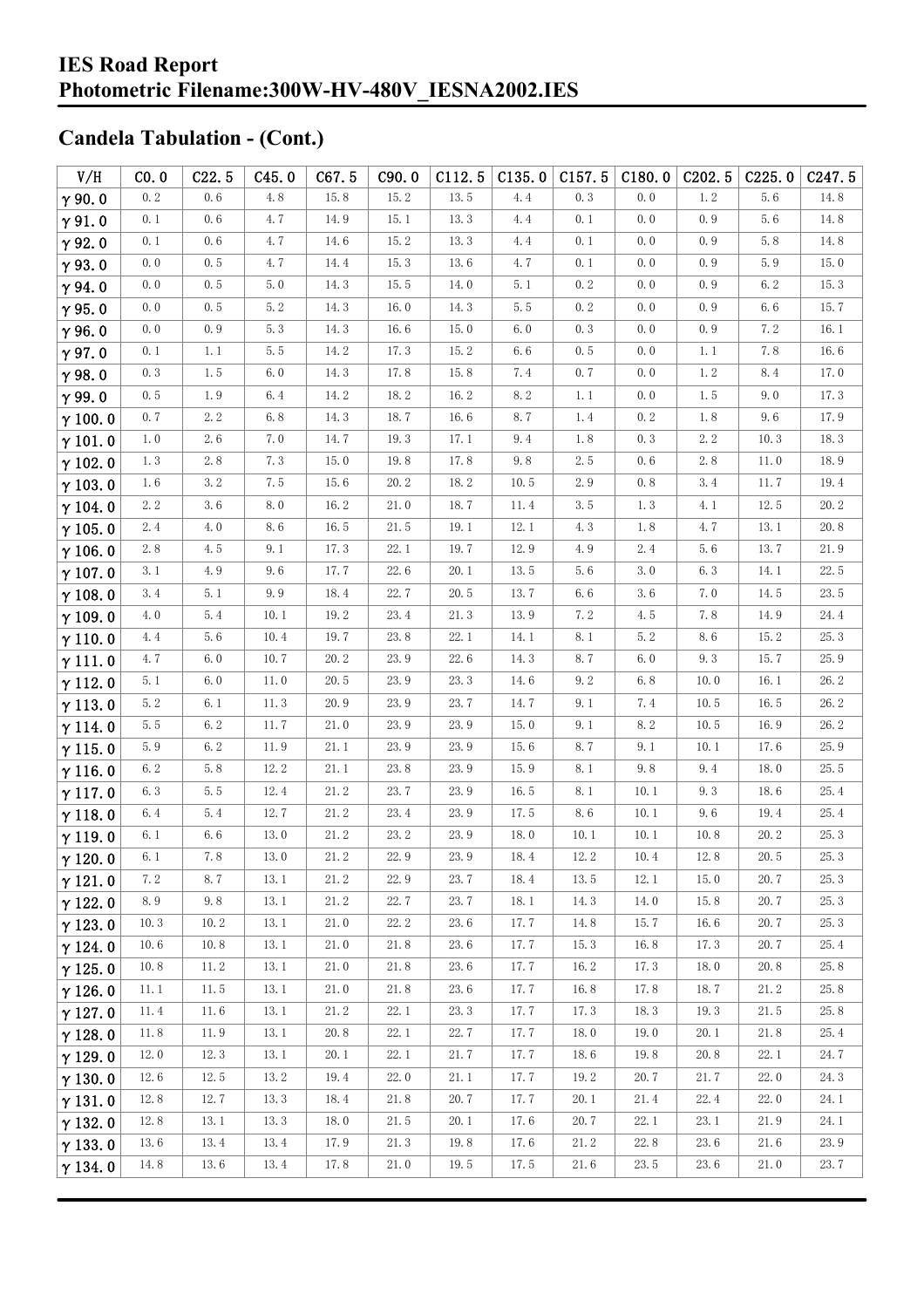| V/H            | CO.0 | C22.5 | C45.0    | C67.5 | C90.0 | C112.5 | C135.0 | C157.5   | C180.0 | C202.5     | C225.0 | C <sub>247.5</sub> |
|----------------|------|-------|----------|-------|-------|--------|--------|----------|--------|------------|--------|--------------------|
| $\gamma$ 135.0 | 16.4 | 14.1  | 13.5     | 17.8  | 20.9  | 19.6   | 17.3   | 21.9     | 24.3   | 23.3       | 20.4   | 23.7               |
| $\gamma$ 136.0 | 17.7 | 14.5  | 13.3     | 17.7  | 20.9  | 19.7   | 16.6   | 21.9     | 24.8   | 23.1       | 19.6   | 23.7               |
| $\gamma$ 137.0 | 19.1 | 14.5  | $13.0\,$ | 17.7  | 20.4  | 20.0   | 15.8   | 22.1     | 25.3   | 23.1       | 18.6   | 23.9               |
| $\gamma$ 138.0 | 18.6 | 15.0  | 12.5     | 17.7  | 20.1  | 20.5   | 15.3   | 22.1     | 26.1   | 23.0       | 17.7   | 24.3               |
| $\gamma$ 139.0 | 18.5 | 15.4  | 12.0     | 17.7  | 20.1  | 20.4   | 14.8   | 22.1     | 26.5   | 23.0       | 16.6   | 24.9               |
| $\gamma$ 140.0 | 19.3 | 15.5  | 11.6     | 17.6  | 20.1  | 20.4   | 14.7   | 22.1     | 26.6   | 22.8       | 16.3   | 24.8               |
| $\gamma$ 141.0 | 22.1 | 15.8  | 11.2     | 17.2  | 20.1  | 20.4   | 14.6   | 21.9     | 26.8   | 22.9       | 16.3   | 24.8               |
| $\gamma$ 142.0 | 22.2 | 15.9  | 11.0     | 16.9  | 20.0  | 20.3   | 14.6   | 21.3     | 26.9   | 22.1       | 16.4   | 24.6               |
| $\gamma$ 143.0 | 21.8 | 16.0  | 10.9     | 16.4  | 20.0  | 19.8   | 14.8   | 21.2     | 26.0   | 22.1       | 16.5   | 24.1               |
| $\gamma$ 144.0 | 20.4 | 16.0  | 11.0     | 16.2  | 20.0  | 19.4   | 15.1   | 21.3     | 21.0   | 22.1       | 16.9   | 23.9               |
| $\gamma$ 145.0 | 18.9 | 15.9  | 11.1     | 16.0  | 20.0  | 19.4   | 16.0   | 21.3     | 21.1   | 22.1       | 17.3   | 23.4               |
| $\gamma$ 146.0 | 19.7 | 16.6  | 11.7     | 16.0  | 20.0  | 19.4   | 16.8   | 21.6     | 22.7   | 22.4       | 17.9   | 23.3               |
| $\gamma$ 147.0 | 20.1 | 16.5  | 12.2     | 16.1  | 20.0  | 19.5   | 17.8   | 21.6     | 23.9   | 22.9       | 18.9   | 23.1               |
| $\gamma$ 148.0 | 21.8 | 16.5  | 12.7     | 16.0  | 20.0  | 19.6   | 18.4   | 21.5     | 25.2   | 22.8       | 20.2   | 23.0               |
| $\gamma$ 149.0 | 21.9 | 16.6  | 13.3     | 16.0  | 20.0  | 19.5   | 19.3   | 21.1     | 26.4   | 22.8       | 21.6   | 22.9               |
| $\gamma$ 150.0 | 21.9 | 17.0  | 14.0     | 16.0  | 19.8  | 19.5   | 20.0   | 20.8     | 26.0   | 22.7       | 22.7   | 22.6               |
| $\gamma$ 151.0 | 21.9 | 17.0  | 14.7     | 16.0  | 19.5  | 19.5   | 20.2   | 20.4     | 25.4   | 22.8       | 22.9   | 22.0               |
| $\gamma$ 152.0 | 21.1 | 17.0  | 15.5     | 16.1  | 19.1  | 19.5   | 20.2   | 20.0     | 24.7   | 22.8       | 22.8   | 21.1               |
| $\gamma$ 153.0 | 20.5 | 17.3  | 15.9     | 16.2  | 18.7  | 19.5   | 20.3   | 19.7     | 23.8   | 23.4       | 22.5   | 21.2               |
| $\gamma$ 154.0 | 20.3 | 17.5  | 16.2     | 16.5  | 18.2  | 19.5   | 20.1   | 19.7     | 23.4   | 23.1       | 22.4   | 21.2               |
| $\gamma$ 155.0 | 20.1 | 17.7  | 16.8     | 17.0  | 17.5  | 19.5   | 19.6   | 19.7     | 22.3   | 22.2       | 22.2   | 21.1               |
| $\gamma$ 156.0 | 19.9 | 18.0  | 16.8     | 17.2  | 17.2  | 19.5   | 19.3   | 19.7     | 21.5   | 21.7       | 21.6   | 21.0               |
| $\gamma$ 157.0 | 19.8 | 18.3  | 17.0     | 17.4  | 16.8  | 19.6   | 19.2   | 19.8     | 21.4   | 21.8       | 21.2   | 21.0               |
| $\gamma$ 158.0 | 20.0 | 18.5  | 17.0     | 17.4  | 16.8  | 19.3   | 18.9   | 20.0     | 21.0   | 21.3       | 20.9   | 21.0               |
| $\gamma$ 159.0 | 20.2 | 18.8  | 17.0     | 17.2  | 17.1  | 19.1   | 18.4   | 19.9     | 20.7   | 21.1       | 20.5   | 21.0               |
| $\gamma$ 160.0 | 20.1 | 19.0  | 17.1     | 17.0  | 17.6  | 18.8   | 18.3   | 19.9     | 20.1   | 20.7       | 20.2   | 21.0               |
| $\gamma$ 161.0 | 20.1 | 19.0  | 17.3     | 16.8  | 18.2  | 18.2   | 18.3   | 20.0     | 20.0   | 20.6       | 20.1   | 21.1               |
| $\gamma$ 162.0 | 20.1 | 19.0  | 17.4     | 16.7  | 18.4  | 17.7   | 18.2   | 19.8     | 19.7   | 20.1       | 20.0   | 21.3               |
| $\gamma$ 163.0 | 19.6 | 19.1  | 17.4     | 16.7  | 18.7  | 17.5   | 18.2   | 19.8     | 19.5   | 20.0       | 19.5   | 21.8               |
| $\gamma$ 164.0 | 19.5 | 19.3  | 17.5     | 16.7  | 18.7  | 17.6   | 18.2   | 19.9     | 19.4   | 19.9       | 19.3   | 22.3               |
| $\gamma$ 165.0 | 19.5 | 19.2  | 17.6     | 16.7  | 18.7  | 17.9   | 18.3   | $19.9\,$ | 19.1   | $19. \, 6$ | 18.9   | $22.\,5$           |
| $\gamma$ 166.0 | 19.4 | 19.2  | 17.9     | 16.7  | 18.8  | 18.5   | 18.4   | 20.0     | 19.2   | 19.6       | 18.8   | 22.7               |
| $\gamma$ 167.0 | 19.3 | 19.6  | 18.8     | 17.0  | 19.6  | 19.7   | 18.7   | 20.9     | 20.2   | 20.2       | 19.7   | 23.4               |
| $\gamma$ 168.0 | 19.1 | 20.4  | 20.1     | 17.7  | 20.0  | 20.3   | 19.6   | 23.0     | 23.2   | 23.0       | 22.4   | 24.6               |
| $\gamma$ 169.0 | 19.1 | 21.1  | 20.9     | 18.2  | 20.4  | 20.6   | 20.3   | 24.7     | 25.2   | 25.2       | 23.8   | 26.5               |
| $\gamma$ 170.0 | 19.9 | 21.9  | 21.4     | 18.8  | 21.8  | 22.0   | 21.0   | 24.9     | 26.4   | 26.1       | 25.1   | 26.7               |
| $\gamma$ 171.0 | 21.7 | 22.0  | 21.9     | 19.1  | 22.6  | 22.7   | 22.0   | 24.9     | 26.8   | 26.7       | 25.7   | 26.6               |
| $\gamma$ 172.0 | 23.2 | 22.4  | 22.1     | 19.5  | 22.8  | 23.0   | 22.2   | 24.9     | 26.5   | 26.9       | 25.6   | 26.5               |
| $\gamma$ 173.0 | 24.0 | 22.3  | 22.1     | 19.5  | 22.8  | 23.0   | 22.3   | 24.7     | 26.3   | 27.0       | 25.4   | 26.0               |
| $\gamma$ 174.0 | 24.0 | 22.4  | 22.3     | 19.6  | 22.9  | 23.0   | 22.5   | 24.7     | 26.2   | 27.0       | 25.3   | 25.9               |
| $\gamma$ 175.0 | 24.6 | 22.6  | 23.2     | 20.1  | 22.9  | 23.0   | 22.8   | 24.6     | 26.0   | 27.4       | 25.3   | 25.7               |
| $\gamma$ 176.0 | 24.7 | 22.9  | 23.3     | 20.4  | 22.8  | 22.9   | 22.9   | 24.0     | 25.5   | 27.0       | 25.0   | 25.3               |
| $\gamma$ 177.0 | 25.0 | 22.9  | 23.5     | 20.5  | 22.8  | 22.7   | 22.8   | 23.7     | 24.8   | 26.6       | 24.2   | 25.0               |
| $\gamma$ 178.0 | 25.0 | 22.9  | 23.5     | 20.5  | 22.1  | 22.3   | 22.6   | 23.1     | 24. 2  | 26.0       | 23.5   | 24.6               |
| $\gamma$ 179.0 | 25.0 | 22.7  | 23.5     | 20.5  | 21.4  | 21.6   | 22.0   | 22.8     | 23.3   | 25.3       | 22.5   | 23.9               |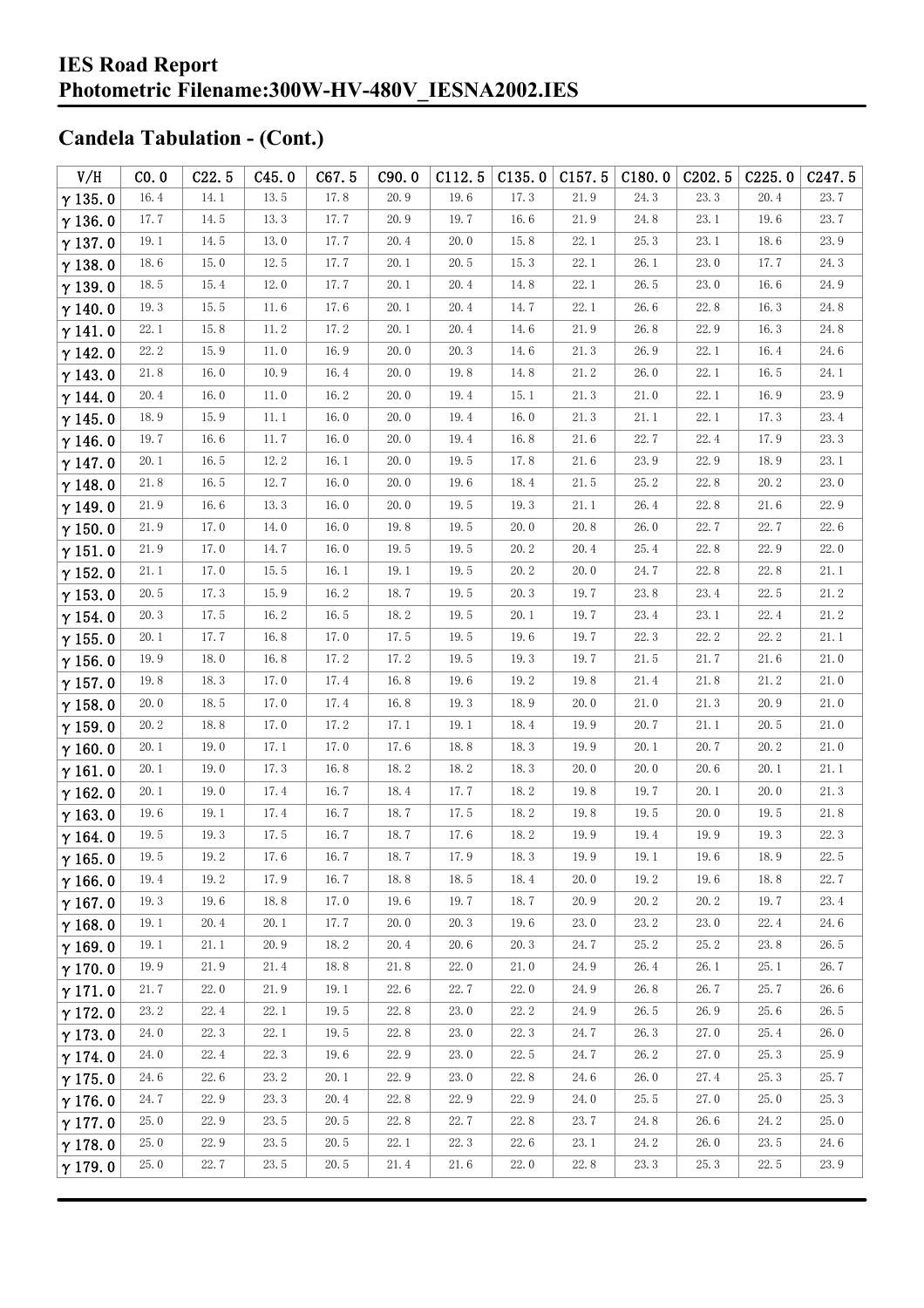| V/H            | CO. 0              | C22.5   | C45.0   | C67.5   | C90.0 | C112.5 | C135.0 | C157.5 | C180.0 | C <sub>2</sub> 02.5 | C225.0 | C <sub>247.5</sub> |
|----------------|--------------------|---------|---------|---------|-------|--------|--------|--------|--------|---------------------|--------|--------------------|
| $\gamma$ 180.0 | 24.9               | 24.9    | 24.9    | 24.9    | 24.9  | 24.9   | 24.9   | 24.9   | 24.9   | 24.9                | 24.9   | 24.9               |
| V/H            | C <sub>270.0</sub> | C292.5  | C315.0  | C337.5  |       |        |        |        |        |                     |        |                    |
| $\gamma$ 0.0   | 10553.7            | 10553.7 | 10553.7 | 10553.7 |       |        |        |        |        |                     |        |                    |
| $\gamma$ 1.0   | 10546.6            | 10607.8 | 10664.8 | 10705.0 |       |        |        |        |        |                     |        |                    |
| $\gamma$ 2.0   | 10535.9            | 10653.9 | 10771.3 | 10846.7 |       |        |        |        |        |                     |        |                    |
| $\gamma$ 3.0   | 10521.8            | 10700.4 | 10876.1 | 10983.9 |       |        |        |        |        |                     |        |                    |
| $\gamma$ 4.0   | 10508.2            | 10750.7 | 10981.0 | 11115.8 |       |        |        |        |        |                     |        |                    |
| $\gamma$ 5.0   | 10491.9            | 10793.9 | 11089.9 | 11242.8 |       |        |        |        |        |                     |        |                    |
| $\gamma$ 6.0   | 10472.8            | 10842.1 | 11198.3 | 11360.4 |       |        |        |        |        |                     |        |                    |
| $\gamma$ 7.0   | 10452.6            | 10892.2 | 11299.9 | 11463.9 |       |        |        |        |        |                     |        |                    |
| $\gamma$ 8.0   | 10438.1            | 10942.2 | 11399.3 | 11570.4 |       |        |        |        |        |                     |        |                    |
| $\gamma$ 9.0   | 10423.5            | 10995.5 | 11498.4 | 11679.7 |       |        |        |        |        |                     |        |                    |
| $\gamma$ 10.0  | 10417.8            | 11049.0 | 11591.0 | 11788.5 |       |        |        |        |        |                     |        |                    |
| $\gamma$ 11.0  | 10422.8            | 11110.4 | 11680.3 | 11882.1 |       |        |        |        |        |                     |        |                    |
| $\gamma$ 12.0  | 10436.1            | 11171.0 | 11766.4 | 11969.9 |       |        |        |        |        |                     |        |                    |
| $\gamma$ 13.0  | 10453.9            | 11232.5 | 11847.4 | 12065.6 |       |        |        |        |        |                     |        |                    |
| $\gamma$ 14.0  | 10477.3            | 11294.8 | 11923.1 | 12166.7 |       |        |        |        |        |                     |        |                    |
| $\gamma$ 15.0  | 10502.0            | 11356.0 | 12003.7 | 12257.1 |       |        |        |        |        |                     |        |                    |
| $\gamma$ 16.0  | 10534.4            | 11415.0 | 12082.1 | 12338.1 |       |        |        |        |        |                     |        |                    |
| $\gamma$ 17.0  | 10569.8            | 11480.4 | 12156.9 | 12420.2 |       |        |        |        |        |                     |        |                    |
| $\gamma$ 18.0  | 10608.7            | 11545.8 | 12223.2 | 12490.7 |       |        |        |        |        |                     |        |                    |
| $\gamma$ 19.0  | 10656.2            | 11615.0 | 12285.6 | 12551.1 |       |        |        |        |        |                     |        |                    |
| $\gamma$ 20.0  | 10706.1            | 11688.9 | 12353.3 | 12619.5 |       |        |        |        |        |                     |        |                    |
| $\gamma$ 21.0  | 10760.7            | 11762.7 | 12422.8 | 12682.6 |       |        |        |        |        |                     |        |                    |
| $\gamma$ 22.0  | 10827.4            | 11832.0 | 12482.8 | 12734.0 |       |        |        |        |        |                     |        |                    |
| $\gamma$ 23.0  | 10894.1            | 11899.6 | 12537.8 | 12782.0 |       |        |        |        |        |                     |        |                    |
| $\gamma$ 24.0  | 10961.3            | 11971.6 | 12584.8 | 12832.6 |       |        |        |        |        |                     |        |                    |
| $\gamma$ 25.0  | 11032.9            | 12040.9 | 12632.5 | 12877.6 |       |        |        |        |        |                     |        |                    |
| $\gamma$ 26.0  | 11107.0            | 12104.6 | 12674.7 | 12911.6 |       |        |        |        |        |                     |        |                    |
| $\gamma$ 27.0  | 11186.0            | 12175.2 | 12711.1 | 12936.4 |       |        |        |        |        |                     |        |                    |
| $\gamma$ 28.0  | 11257.0            | 12249.1 | 12751.4 | 12966.5 |       |        |        |        |        |                     |        |                    |
| $\gamma$ 29.0  | 11331.3            | 12319.9 | 12787.3 | 12976.1 |       |        |        |        |        |                     |        |                    |
| $\gamma$ 30.0  | 11391.1            | 12394.3 | 12810.9 | 12969.9 |       |        |        |        |        |                     |        |                    |
| $\gamma$ 31.0  | 11462.9            | 12463.0 | 12835.2 | 12957.8 |       |        |        |        |        |                     |        |                    |
| $\gamma$ 32.0  | 11532.2            | 12527.0 | 12849.7 | 12932.2 |       |        |        |        |        |                     |        |                    |
| $\gamma$ 33.0  | 11597.0            | 12577.9 | 12853.7 | 12892.7 |       |        |        |        |        |                     |        |                    |
| $\gamma$ 34.0  | 11654.4            | 12633.4 | 12865.1 | 12841.8 |       |        |        |        |        |                     |        |                    |
| $\gamma$ 35.0  | 11702.5            | 12682.2 | 12871.0 | 12765.1 |       |        |        |        |        |                     |        |                    |
| $\gamma$ 36.0  | 11749.5            | 12726.8 | 12870.4 | 12694.5 |       |        |        |        |        |                     |        |                    |
| $\gamma$ 37.0  | 11789.0            | 12763.1 | 12874.1 | 12607.1 |       |        |        |        |        |                     |        |                    |
| $\gamma$ 38.0  | 11824.3            | 12792.6 | 12879.8 | 12493.5 |       |        |        |        |        |                     |        |                    |
| $\gamma$ 39.0  | 11855.2            | 12830.7 | 12879.3 | 12357.5 |       |        |        |        |        |                     |        |                    |
| $\gamma$ 40.0  | 11870.7            | 12862.1 | 12870.6 | 12232.0 |       |        |        |        |        |                     |        |                    |
| $\gamma$ 41.0  | 11883.6            | 12891.7 | 12846.3 | 12101.9 |       |        |        |        |        |                     |        |                    |
| $\gamma$ 42.0  | 11884.9            | 12918.1 | 12811.1 | 11963.8 |       |        |        |        |        |                     |        |                    |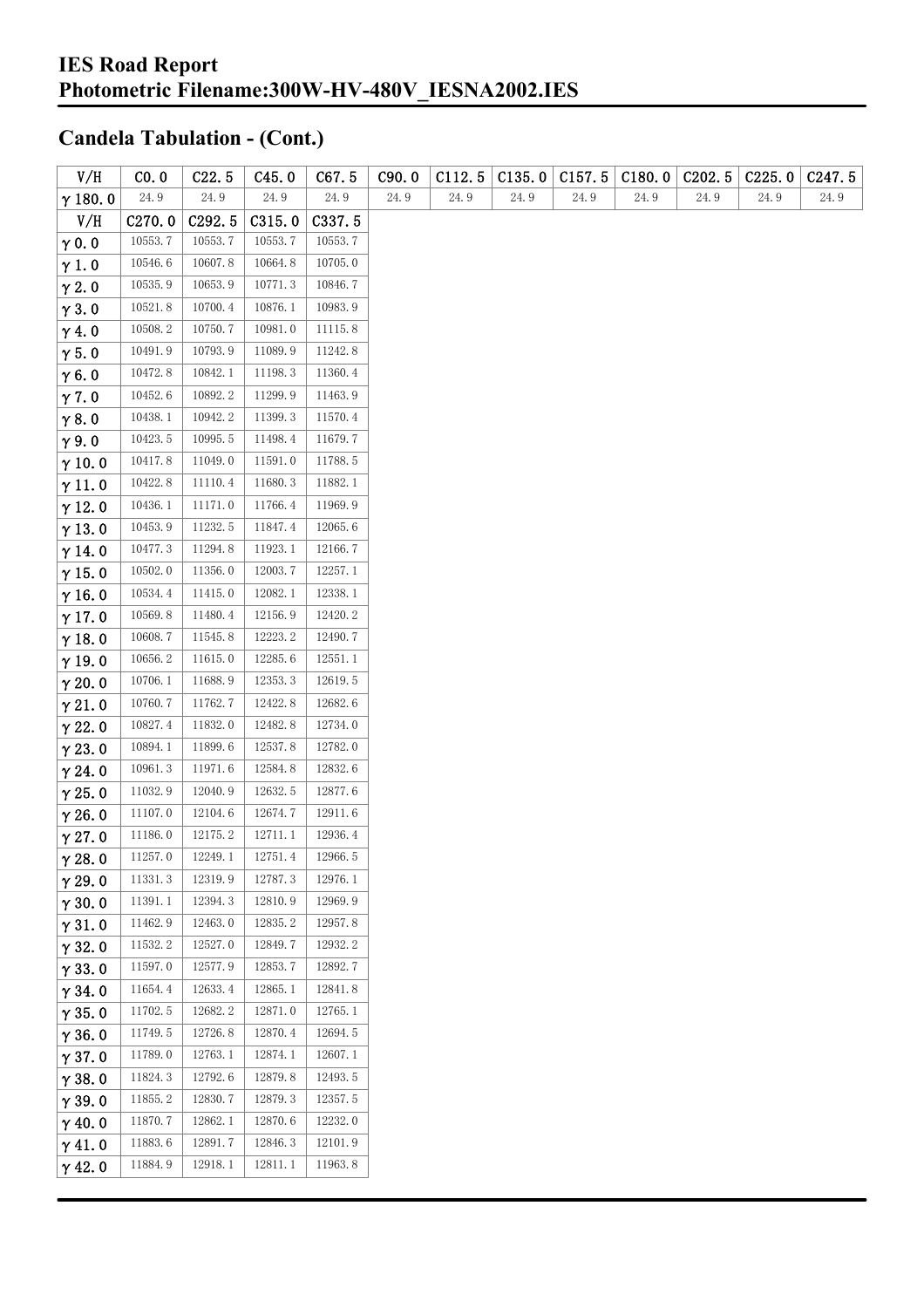| V/H            | C270.0  | C <sub>292.5</sub> | C315.0  | C337.5  |
|----------------|---------|--------------------|---------|---------|
| $\gamma$ 43.0  | 11887.4 | 12934.8            | 12773.0 | 11820.1 |
| $\gamma$ 44. 0 | 11882.6 | 12938.0            | 12731.3 | 11670.6 |
| $\gamma$ 45. 0 | 11886.2 | 12940.6            | 12684.5 | 11496.9 |
| $\gamma$ 46.0  | 11888.1 | 12944.4            | 12633.0 | 11301.2 |
| $\gamma$ 47.0  | 11898.0 | 12950.7            | 12555.2 | 11090.5 |
| $\gamma$ 48.0  | 11911.2 | 12950.8            | 12480.4 | 10856.4 |
| $\gamma$ 49.0  | 11914.1 | 12945.2            | 12401.4 | 10593.1 |
| $\gamma$ 50.0  | 11917.2 | 12927.2            | 12305.8 | 10314.5 |
| $\gamma$ 51.0  | 11924.2 | 12895.7            | 12183.0 | 10008.2 |
| $\gamma$ 52.0  | 11928.0 | 12860.1            | 12035.3 | 9694.6  |
| $\gamma$ 53.0  | 11923.1 | 12813.3            | 11870.2 | 9349.2  |
| $\gamma$ 54. 0 | 11909.7 | 12750.7            | 11674.4 | 8988.7  |
| $\gamma$ 55.0  | 11898.6 | 12680.8            | 11475.4 | 8621.2  |
| γ56.0          | 11876.2 | 12600.1            | 11269.6 | 8225.2  |
| $\gamma$ 57.0  | 11855.6 | 12516.6            | 11046.3 | 7788.0  |
| $\gamma$ 58.0  | 11825.7 | 12407.0            | 10805.6 | 7292.4  |
| $\gamma$ 59.0  | 11788.2 | 12280.6            | 10535.9 | 6721.3  |
| $\gamma$ 60.0  | 11746.0 | 12153.7            | 10254.4 | 6062.9  |
| $\gamma$ 61.0  | 11712.1 | 12016.8            | 9931.1  | 5338.9  |
| $\gamma$ 62.0  | 11672.0 | 11871.1            | 9583.3  | 4629.9  |
| $\gamma$ 63.0  | 11633.3 | 11717.8            | 9216.1  | 3942.6  |
| $\gamma$ 64.0  | 11599.3 | 11548.9            | 8800.8  | 3276.2  |
| $\gamma$ 65.0  | 11517.2 | 11376.2            | 8356.2  | 2642.4  |
| γ66.0          | 11380.1 | 11176.7            | 7861.3  | 2094.8  |
| $\gamma$ 67.0  | 11256.4 | 10928.0            | 7323.0  | 1744. 1 |
| $\gamma$ 68.0  | 11175.3 | 10639.4            | 6745.5  | 1394.1  |
| $\gamma$ 69.0  | 11081.3 | 10383.4            | 6133.5  | 1044.0  |
| $\gamma$ 70.0  | 10994.5 | 10152.8            | 5488.8  | 785.1   |
| $\gamma$ 71.0  | 10769.5 | 9917.5             | 4822.5  | 584.7   |
| $\gamma$ 72.0  | 10357.8 | 9669.9             | 4244.4  | 470.4   |
| $\gamma$ 73.0  | 9523.2  | 9320.8             | 3683.9  | 414.8   |
| $\gamma$ 74.0  | 8423.9  | 8866.4             | 3166.5  | 385.4   |
| $\gamma$ 75.0  | 6837.7  | 8210.1             | 2747.8  | 362.7   |
| $\gamma$ 76.0  | 5637.3  | 7117.4             | 2299.3  | 344.7   |
| $\gamma$ 77.0  | 4641.2  | 6043.1             | 1751.0  | 317.4   |
| $\gamma$ 78.0  | 3815.1  | 4933.4             | 1174.7  | 284.0   |
| $\gamma$ 79.0  | 2991.5  | 3830.8             | 598.3   | 255.2   |
| $\gamma$ 80.0  | 2035.3  | 2803.2             | 355.2   | 224.0   |
| $\gamma$ 81.0  | 1524.5  | 2188.3             | 233.4   | 186.8   |
| $\gamma$ 82.0  | 1022.3  | 1692.7             | 167.8   | 151.2   |
| $\gamma$ 83.0  | 520.1   | 1198.5             | 124. 1  | 118.9   |
| $\gamma$ 84.0  | 295.2   | 704.4              | 87.1    | 90. 5   |
| $\gamma$ 85.0  | 75.8    | 297.7              | 59.2    | 54.8    |
| $\gamma$ 86.0  | 34.7    | 76.8               | 32.3    | 22.9    |
| $\gamma$ 87.0  | 24.2    | 28.2               | 14.9    | 6.1     |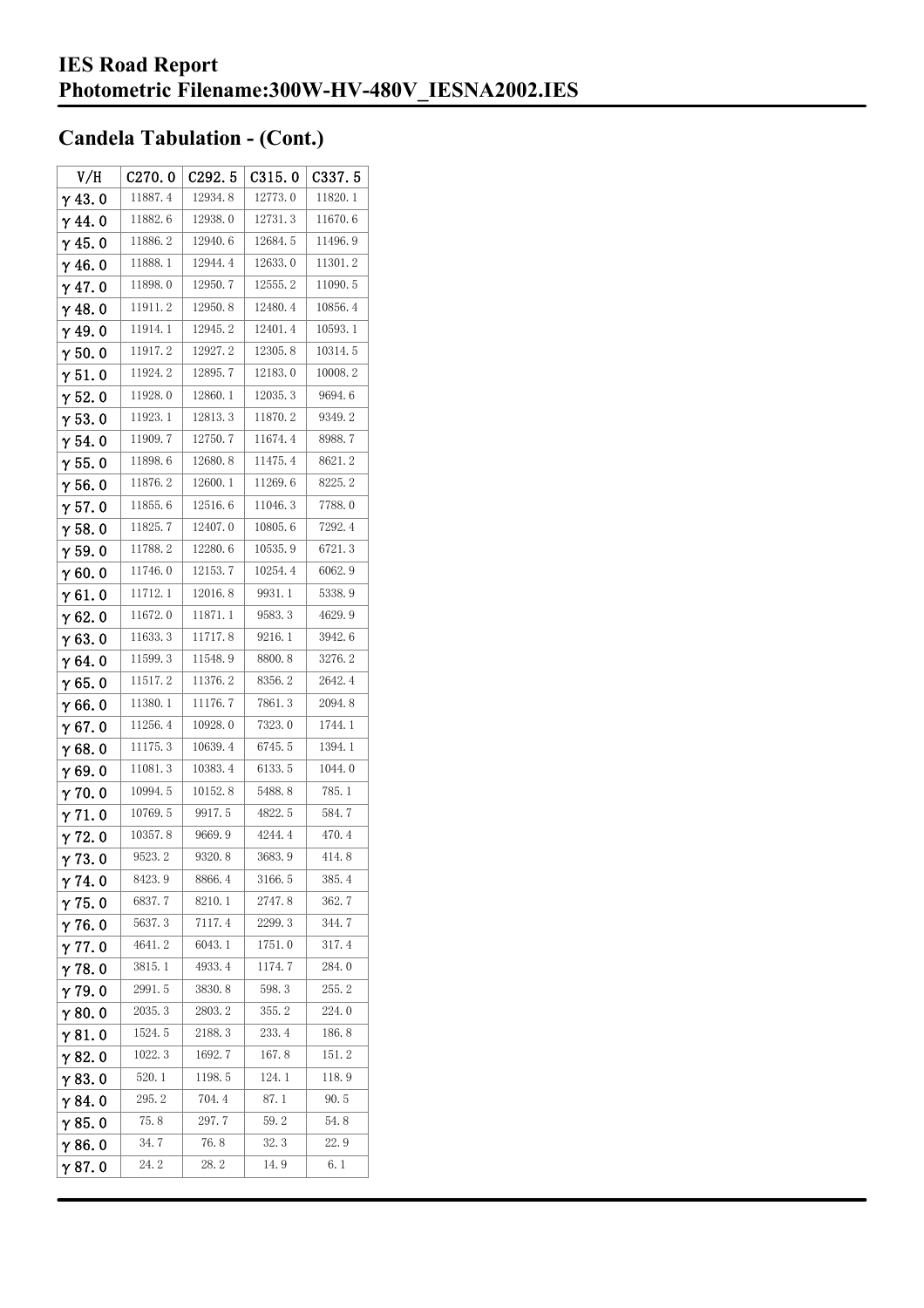| V/H             | C270.0 | C292.5 | C315.0 | C337.5 |
|-----------------|--------|--------|--------|--------|
| $\gamma$ 88.0   | 20.0   | 21.6   | 9.6    | 3.3    |
| $\gamma$ 89.0   | 16.5   | 17.3   | 6.9    | 1.1    |
| $\gamma$ 90.0   | 15.7   | 16.2   | 6. 6   | 0.8    |
| $\gamma$ 91.0   | 15.6   | 15.4   | 6.2    | 0.8    |
| γ92.0           | 15.6   | 15.2   | 6.2    | 0.8    |
| $\gamma$ 93. O  | 16. 1  | 15. 1  | 6.2    | 0.7    |
| γ94.0           | 16.6   | 15.0   | 6.1    | 0.7    |
| $\gamma$ 95.0   | 17.4   | 14. 9  | 6.1    | 0.7    |
| γ96.0           | 18.0   | 14.8   | 6.1    | 1.1    |
| $\gamma$ 97. 0  | 18.7   | 14.8   | 6.1    | 1.3    |
| $\gamma$ 98.0   | 19.5   | 14.8   | 6. 2   | 1.5    |
| $\gamma$ 99.0   | 20.4   | 14.8   | 6.4    | 1.8    |
| $\gamma$ 100. 0 | 21.3   | 14. 9  | 6. 6   | 2.2    |
| $\gamma$ 101. 0 | 21.9   | 15.3   | 6.9    | 2.4    |
| $\gamma$ 102. 0 | 22.6   | 15.5   | 7.0    | 2.7    |
| $\gamma$ 103. 0 | 23.6   | 16.3   | 7.3    | 3.2    |
| γ 104. 0        | 24.4   | 16.6   | 7.7    | 3.4    |
| $\gamma$ 105.0  | 25.3   | 17.3   | 8.1    | 3.7    |
| $\gamma$ 106.0  | 26. 3  | 18.0   | 8.5    | 4.2    |
| γ107.0          | 27.1   | 18.6   | 8. 9   | 4.6    |
| $\gamma$ 108.0  | 27.9   | 19.2   | 9.3    | 4.8    |
| $\gamma$ 109.0  | 28.3   | 20.0   | 9. 6   | 5.1    |
| $\gamma$ 110. 0 | 28.9   | 20.4   | 9.8    | 5.5    |
| γ111.0          | 29. 2  | 20.8   | 10.2   | 5.6    |
| $\gamma$ 112. 0 | 29.3   | 21.1   | 10.6   | 5.7    |
| $\gamma$ 113. 0 | 29.6   | 21.2   | 10.8   | 5.9    |
| γ 114. 0        | 29.9   | 21.3   | 11.3   | 6.1    |
| $\gamma$ 115.0  | 30.0   | 21.4   | 11.5   | 6.1    |
| γ116.0          | 30.2   | 21.4   | 11.6   | 5.7    |
| $\gamma$ 117.0  | 30.2   | 21.4   | 11.8   | 5. 1   |
| $\gamma$ 118. 0 | 30.2   | 21.4   | 12. 1  | 5.2    |
| γ119.0          | 30.2   | 21.4   | 12.5   | 6.9    |
| $\gamma$ 120.0  | 30.2   | 21.1   | 12.6   | 8.4    |
| $\gamma$ 121.0  | 30.2   | 21.0   | 12.6   | 9.1    |
| $\gamma$ 122.0  | 30.2   | 21.0   | 12.7   | 9.6    |
| $\gamma$ 123.0  | 29.6   | 20.9   | 12.6   | 9.9    |
| $\gamma$ 124.0  | 29.6   | 20.9   | 12.6   | 10.2   |
| $\gamma$ 125.0  | 29.2   | 20.9   | 12.2   | 10.6   |
| $\gamma$ 126.0  | 29. 2  | 20.9   | 12.2   | 10.7   |
| $\gamma$ 127. 0 | 29. 1  | 20.9   | 12.0   | 11.1   |
| $\gamma$ 128.0  | 29.0   | 20.6   | 12.1   | 11. 1  |
| $\gamma$ 129. 0 | 28.4   | 20. 1  | 11.9   | 11.5   |
| $\gamma$ 130. 0 | 27.6   | 19.4   | 11.9   | 11.6   |
| $\gamma$ 131.0  | 26. 7  | 18.7   | 11.7   | 11.8   |
| $\gamma$ 132. 0 | 25.8   | 18.3   | 11.5   | 12.1   |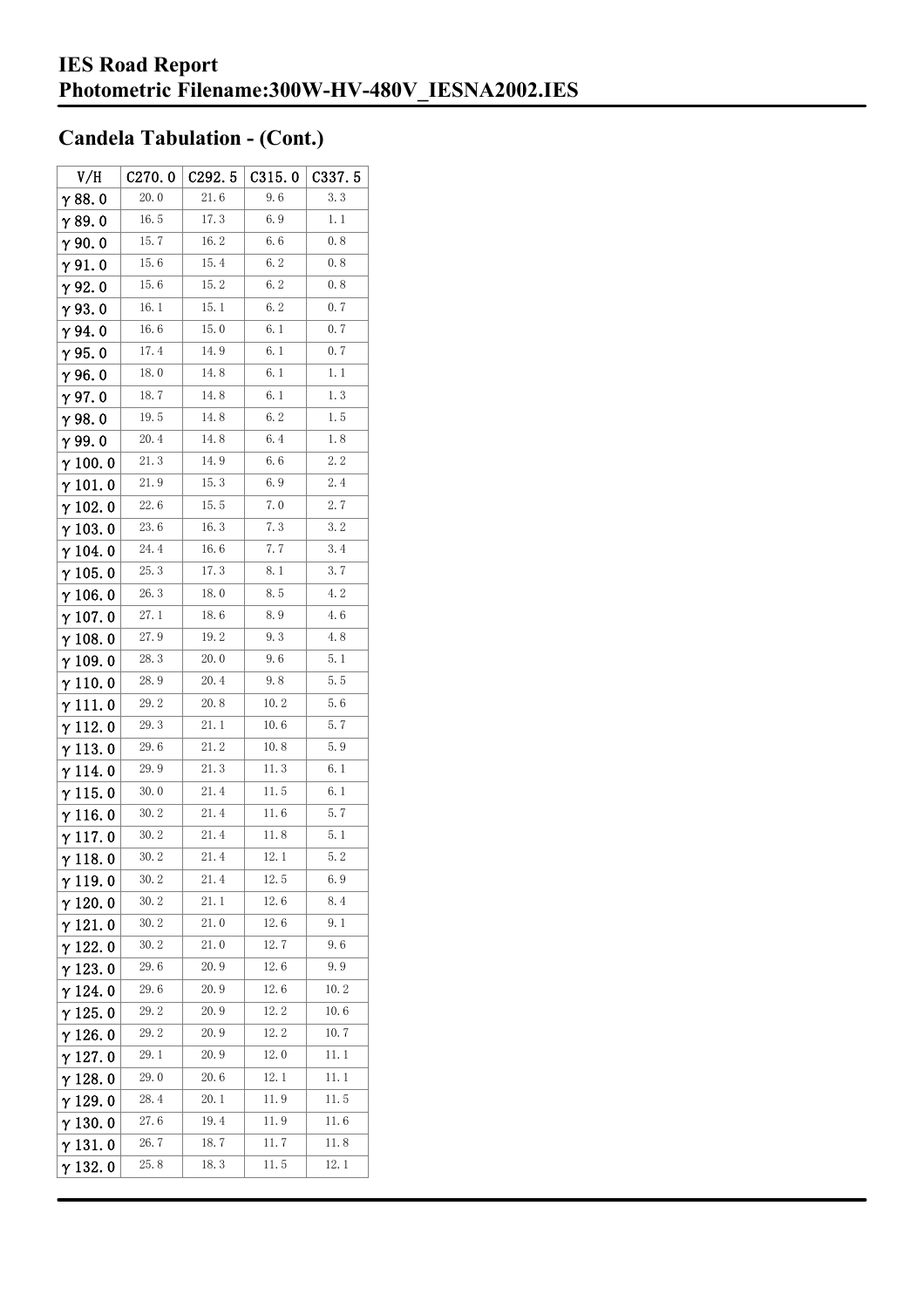| V/H             | C270.0 | C292.5 | C315.0 | C337.5 |
|-----------------|--------|--------|--------|--------|
| $\gamma$ 133.0  | 25.3   | 17.9   | 11.5   | 12.4   |
| $\gamma$ 134. 0 | 24.8   | 17.5   | 11.4   | 12.6   |
| $\gamma$ 135. 0 | 24.3   | 17.3   | 11.2   | 12.8   |
| $\gamma$ 136.0  | 24.2   | 17.4   | 11.2   | 12.9   |
| $\gamma$ 137. 0 | 23.9   | 17.3   | 10.9   | 13.1   |
| $\gamma$ 138. 0 | 23.5   | 17.3   | 10.8   | 13.4   |
| γ139.0          | 23.1   | 17.1   | 10.6   | 13.6   |
| $\gamma$ 140. 0 | 22.8   | 16.8   | 10.6   | 13.6   |
| $\gamma$ 141. 0 | 22.5   | 16.1   | 10.7   | 13.9   |
| $\gamma$ 142. 0 | 22.2   | 15.5   | 10.7   | 14.5   |
| $\gamma$ 143.0  | 22.0   | 15.1   | 10.8   | 14.4   |
| $\gamma$ 144. 0 | 21.7   | 14.8   | 11.2   | 14.4   |
| $\gamma$ 145. 0 | 21.3   | 14.8   | 11.6   | 14.5   |
| $\gamma$ 146. 0 | 20.8   | 14.7   | 12.0   | 15.0   |
| $\gamma$ 147.0  | 20.5   | 14.7   | 12.5   | 15.2   |
| γ148.0          | 20.3   | 14.5   | 13.2   | 15.1   |
| $\gamma$ 149. 0 | 20.2   | 14.4   | 13.6   | 15.5   |
| $\gamma$ 150.0  | 19.9   | 14.4   | 14.3   | 15.6   |
| $\gamma$ 151.0  | 19.6   | 14.4   | 15.0   | 15.9   |
| $\gamma$ 152. 0 | 19.1   | 14.4   | 15.6   | 16.3   |
| $\gamma$ 153.0  | 18.5   | 14.4   | 15.9   | 16.6   |
| $\gamma$ 154.0  | 17.8   | 14.5   | 16.3   | 16.9   |
| $\gamma$ 155. 0 | 17.1   | 14.5   | 16.7   | 17.2   |
| $\gamma$ 156. 0 | 16.5   | 14.6   | 16.8   | 17.4   |
| $\gamma$ 157. 0 | 16.3   | 14. 6  | 16.8   | 17.6   |
| $\gamma$ 158.0  | 16.1   | 14.6   | 17.0   | 17.7   |
| $\gamma$ 159. 0 | 16.2   | 14.6   | 17.1   | 18.1   |
| $\gamma$ 160.0  | 16.7   | 14.7   | 17.5   | 18.2   |
| $\gamma$ 161. 0 | 17.3   | 14.7   | 17.6   | 18.3   |
| γ 162. 0        | 17.7   | 14.9   | 18.0   | 18.3   |
| $\gamma$ 163.0  | 18.0   | 15. 1  | 18.4   | 18.4   |
| $\gamma$ 164. 0 | 18.0   | 15.4   | 18.7   | 18.5   |
| $\gamma$ 165.0  | 18.0   | 15.8   | 18.8   | 18.2   |
| $\gamma$ 166.0  | 18.0   | 16.1   | 19.3   | 17.4   |
| $\gamma$ 167.0  | 19.0   | 16.7   | 19.8   | 17.2   |
| $\gamma$ 168.0  | 19.7   | 17.5   | 20.9   | 18.2   |
| $\gamma$ 169.0  | 20.1   | 18.2   | 21.6   | 20.1   |
| $\gamma$ 170.0  | 20.7   | 18.5   | 22.1   | 21.4   |
| $\gamma$ 171.0  | 21.3   | 19.1   | 22.5   | 22.1   |
| $\gamma$ 172.0  | 21.7   | 19.5   | 22.8   | 22.2   |
| $\gamma$ 173.0  | 21.7   | 19.8   | 23.1   | 22.2   |
| $\gamma$ 174.0  | 21.9   | 20.4   | 23.1   | 22.5   |
| $\gamma$ 175. 0 | 22.3   | 21.0   | 23.5   | 22.7   |
| $\gamma$ 176.0  | 22.7   | 21.8   | 23.8   | 22.8   |
| γ177.0          | 22.7   | 21.9   | 23.9   | 22.9   |